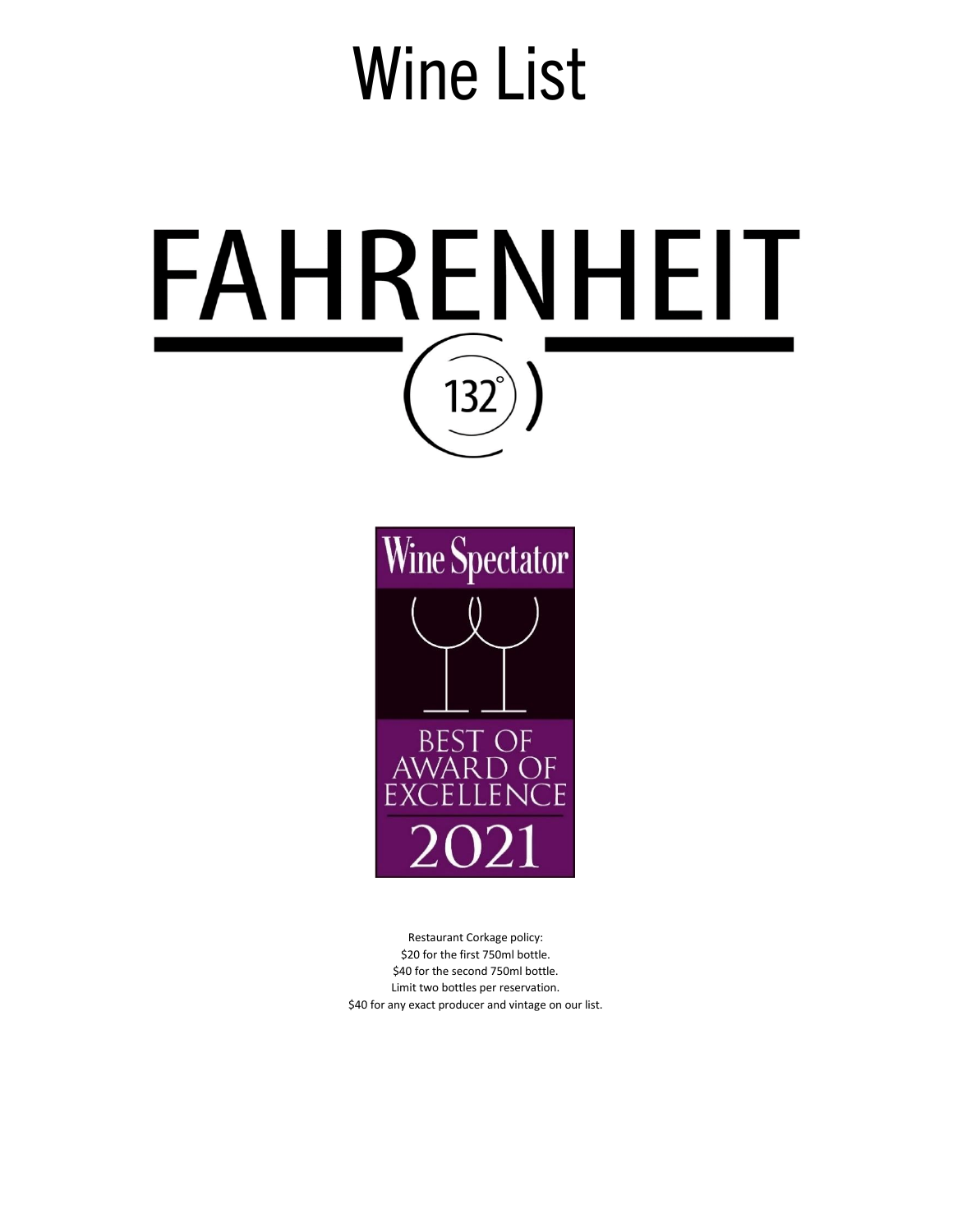## **TABLE OF CONTENTS**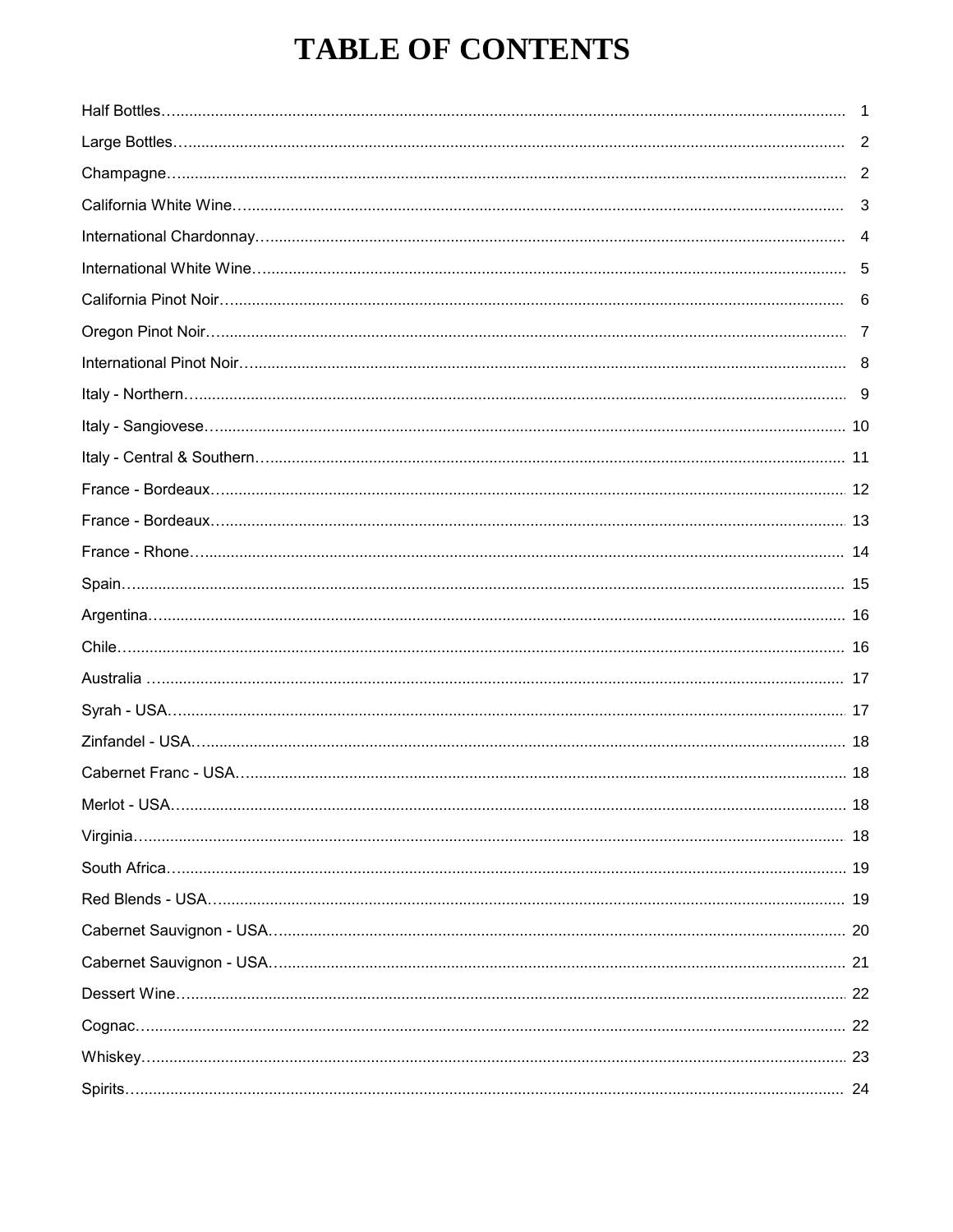## **LIQUID THERAPY**

*\$13*

#### **FAHRENHEIT 75**

*Blackberry & Blueberry Shrub, Lemongrass, Fresh Lemon, Col Blanc Vino Bianco Frizzante*

#### **TAWNY PORT OLD FASHIONED**

*Basil Hayden 8yr Bourbon, Croft Reserve Tawny Port, Maple Syrup, Toasted Orange Peel*

#### **COLD BREW OLD FASHIONED**

 *Catoctin Creek Roundstone Rye, House Cinnamon Syrup, Chocolate Bitters, Saline, Nitro Cold Brew Coffee*

#### **THE SANDLOT**

*Orange and Cinnamon-Infused Tequila, Coconut, Lime Juice, Orange Soda*

#### **TICKET TO THAILAND**

*Linie Aquavit, Thai Basil, Thai Chili, Honey-Ginger Syrup, Fresh Lime, Candied Ginger*

#### **FAHRENHEIT INFUSION**

*Grilled and Smoked Pineapple-Infused Vodka, Orange Curacao, Jalapeno, Watermelon, Fresh Lemon Juice*

#### **SMOKED BOULEVARDIER (15)**

*Basil Hayden 8yr Bourbon, Cocchi Vermouth Torino, Amaro Montenegro, Maple Smoke*

#### **BARREL-AGED MANHATTAN (16)**

*Old Forester 1870 Bourbon, Carpano Antica Sweet Vermouth, Bitters, Luxardo Cherry, Orange Peel*

#### **DRAFT BEER BOTTLED BEER**

STELLA \$7 CENTER OF THE UNIVERSE POCAHOPTAS IPA \$7 1781 LAGER \$7 THREE NOTCH'D GHOST OF THE JAMES APA \$7 MILLER LIGHT, MICHELOB ULTRA \$5 1781 GOLDEN SULTAN BELGIAN GOLDEN WHEAT \$8 HARDYWOOD SINGEL BELGIAN BLONDE \$7 CORONA, CORONA, CORONA LIGHT \$5

OLD DOMINION ROOT BEER \$6

#### BUD LIGHT, COORS LIGHT \$5

2 SILOS CREAM ALE \$7 BOLD ROCK VA HARD CIDER \$7 SAN PELLEGRINO SPARKLING WATER 1L \$10 VA BREWING CO EVIL SANTA SPICED MILK STOUT (16OZ) \$10 FLYING DOG BLOOD ORANGE ALE \$7 **NON-ALCOHOLIC** COYOTE HOLE CIDER (16oz) HOPPED-\$9 | SANGRIA-\$12 FOUNDERS BREWING BREAKFAST STOUT \$9 2 SILOS CITRALICOUS IPA \$7

#### **ZERO PROOF** *\$11*

#### **THE ESCAPE**

*Pineapple Juice, Coconut, Vanilla, Pineapple Flower*

#### **WATERMELON SUGAR**

*Watermelon, Kiwi, Calamansi, Orange Blossom, Bubbles*

#### **WINES BY THE GLASS**

| Bianco Frizzante, Col Blanc, Farra Di Soligo                                                                   | <b>NV</b> | Italy       | 11/39  |
|----------------------------------------------------------------------------------------------------------------|-----------|-------------|--------|
| <b>Prosecco, Villa Jolanda, Extra Sec, DOC</b>                                                                 | NV        | Italy       | 14     |
| <b>Champagne, Nicolas Feuillatte, Reserve Exclusive, Brut</b>                                                  | NV.       | France      | 22     |
| Pinot Grigio, Cavazza, Delle Venezie DOC                                                                       | 2021      | Italy       | 7/30   |
| Sauvignon Blanc, Frenzy, Marlborough                                                                           | 2021      | New Zealand | 9/36   |
| Malvasia di Castelnuovo, Little Bosco (sweet red wine)                                                         | 2018      | Italy       | 8/32   |
| Riesling, Goldfeather, Columbia Valley                                                                         | 2019      | USA.        | 8/32   |
| Chardonnay, Chehalem, Willamette Valley                                                                        | 2021      | Oregon      | 15/52  |
| Chardonnay, Sanford, Sta. Rita Hills                                                                           | 2017      | California  | 15/52  |
| Rose, Domaine du Pere Caboche, Le Petit Caboche                                                                | 2021      | France      | 10/35  |
| Pinot Noir, Calera, Central Coast                                                                              | 2018      | California  | 15/52  |
| <b>Pinot Noir, Macedon, North Macedonia</b>                                                                    | 2019      | Macedonia   | 12/40  |
| <b>Malbec.</b> Sur de los Andes, Mendoza                                                                       | 2017      | Argentina   | 10/35  |
| <b>Red Blend, Payoff, Alexander Valley</b>                                                                     | 2018      | California  | 9/32   |
| Cabernet Sauvignon, B.R Cohn, Sonoma County                                                                    | 2018      | California  | 16/55  |
| Cabernet Sauvignon, De Martino Legado Reserva, Maipo Valley                                                    | 2019      | Chile       | 13/45  |
| <b>Cabernet Sauvignon, Trefethen Vinevards, Napa Valley</b>                                                    | 2018      | <b>USA</b>  | 25/80  |
| <b>Cabernet Sauvignon, Pursuit, Napa Valley</b>                                                                | 2018      | <b>USA</b>  | 35/113 |
| Bordeaux, Chateau Pasquet, AOC                                                                                 | 2018      | France      | 15/52  |
| Rhone, Domaine La Ligiere, Sud Absolu, Cotes du Rhone AOC                                                      | 2020      | France      | 11/39  |
| Super-Tuscan, Poggio Del Moro, Rosso Toscana, IGT                                                              | 2015      | Italy       | 15/52  |
| . ♦♦ Figure Alger Additionations in production of the continue of the continue of the continue of the continue |           |             |        |

\*For the full wine selection, please refer to the wine menu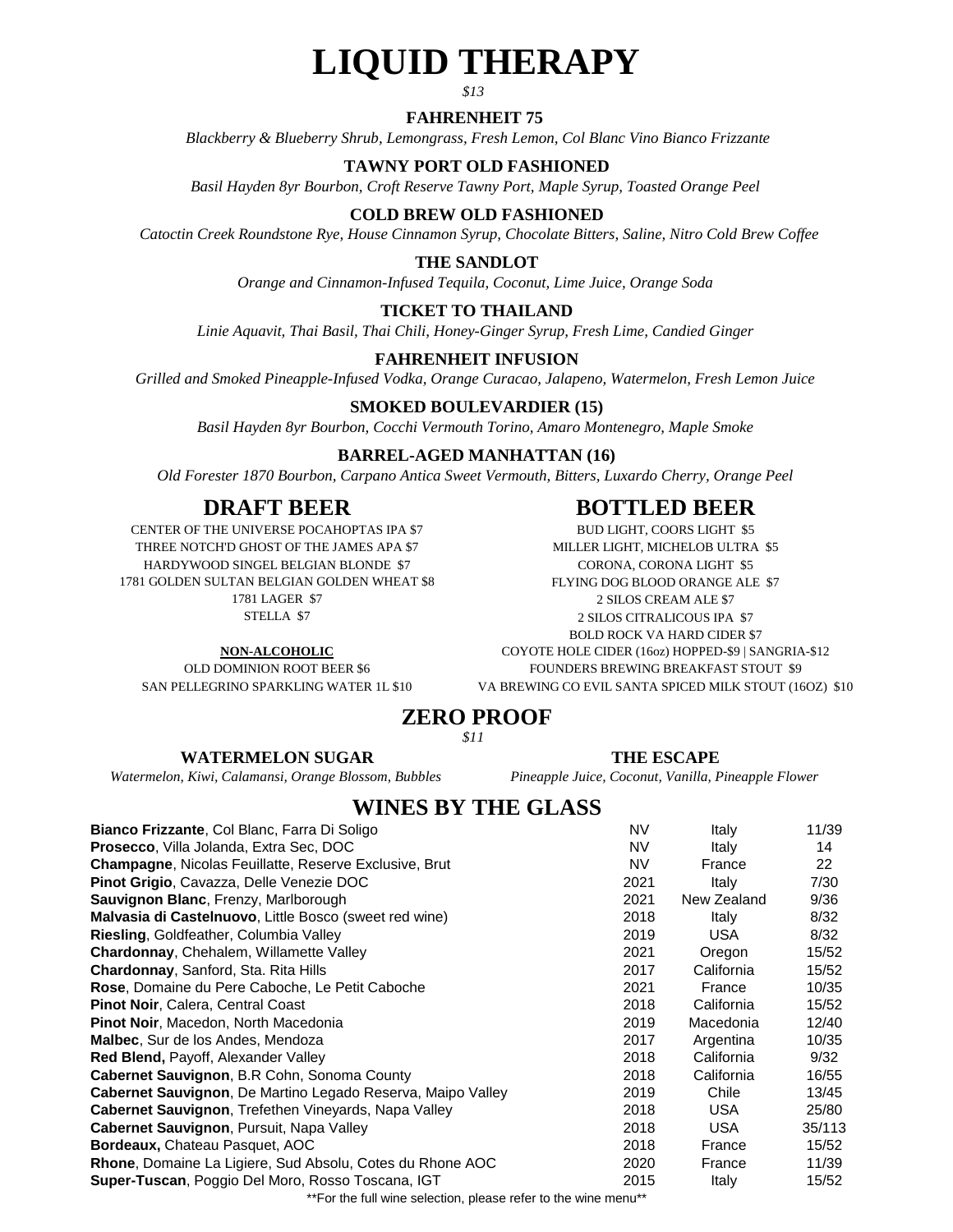#### **HALF BOTTLES**

#### **WHITE**

| <b>RED</b> |            |
|------------|------------|
|            |            |
|            |            |
|            |            |
|            |            |
|            |            |
|            |            |
|            |            |
|            |            |
|            |            |
|            |            |
|            |            |
|            |            |
|            |            |
|            |            |
|            |            |
|            |            |
|            |            |
|            |            |
|            |            |
|            |            |
|            | . 2019 244 |
|            |            |
|            |            |
|            |            |
|            |            |
|            |            |
|            |            |
|            |            |
|            |            |
|            |            |
|            |            |
|            |            |
|            |            |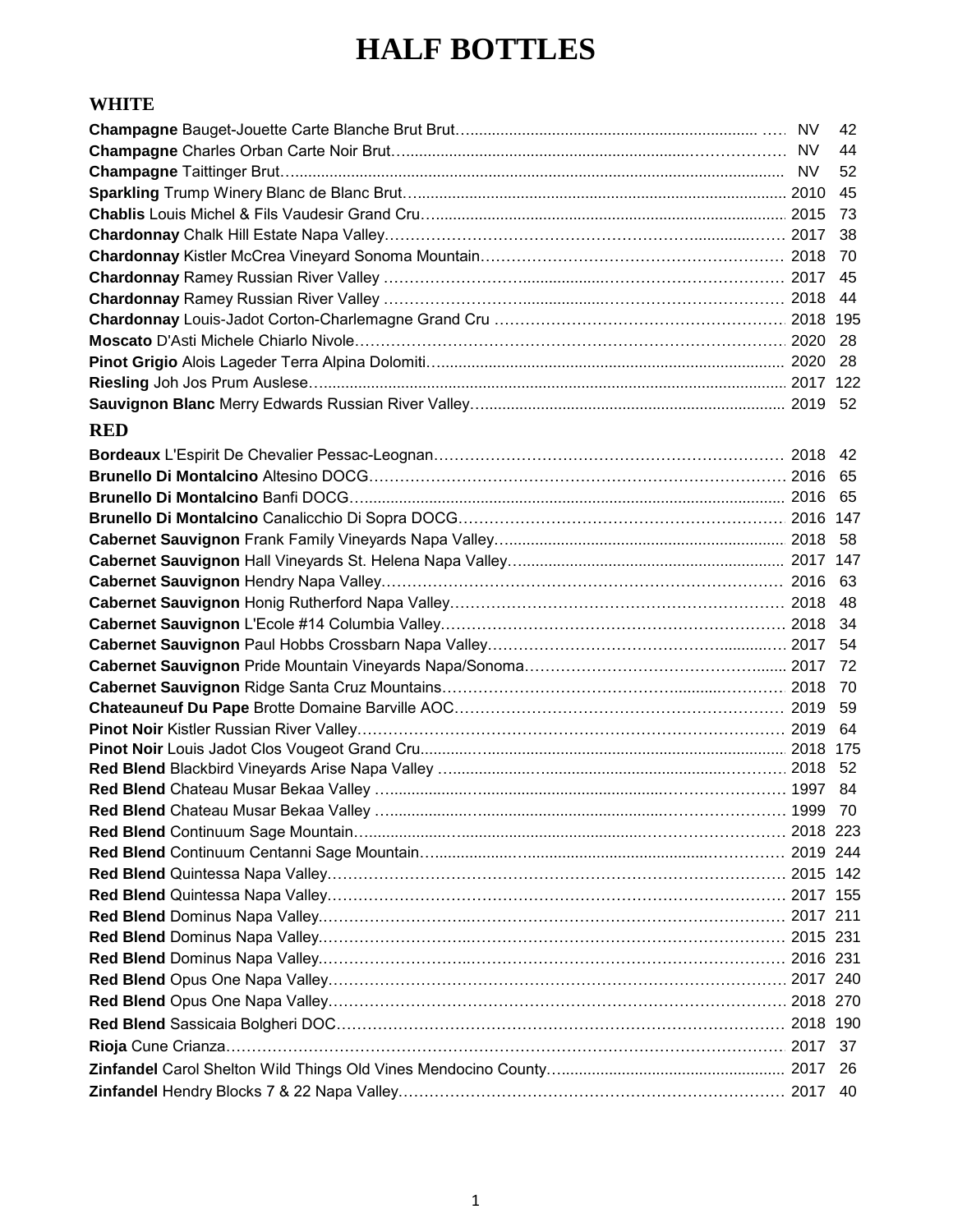## **BIG BOTTLES**

| Cabernet Sauvignon Schrader Old Sparky Beckstoffer To Kalon Napa Valley 2017 1430 |  |  |
|-----------------------------------------------------------------------------------|--|--|
|                                                                                   |  |  |
|                                                                                   |  |  |
|                                                                                   |  |  |

#### **TINY BUBBLES**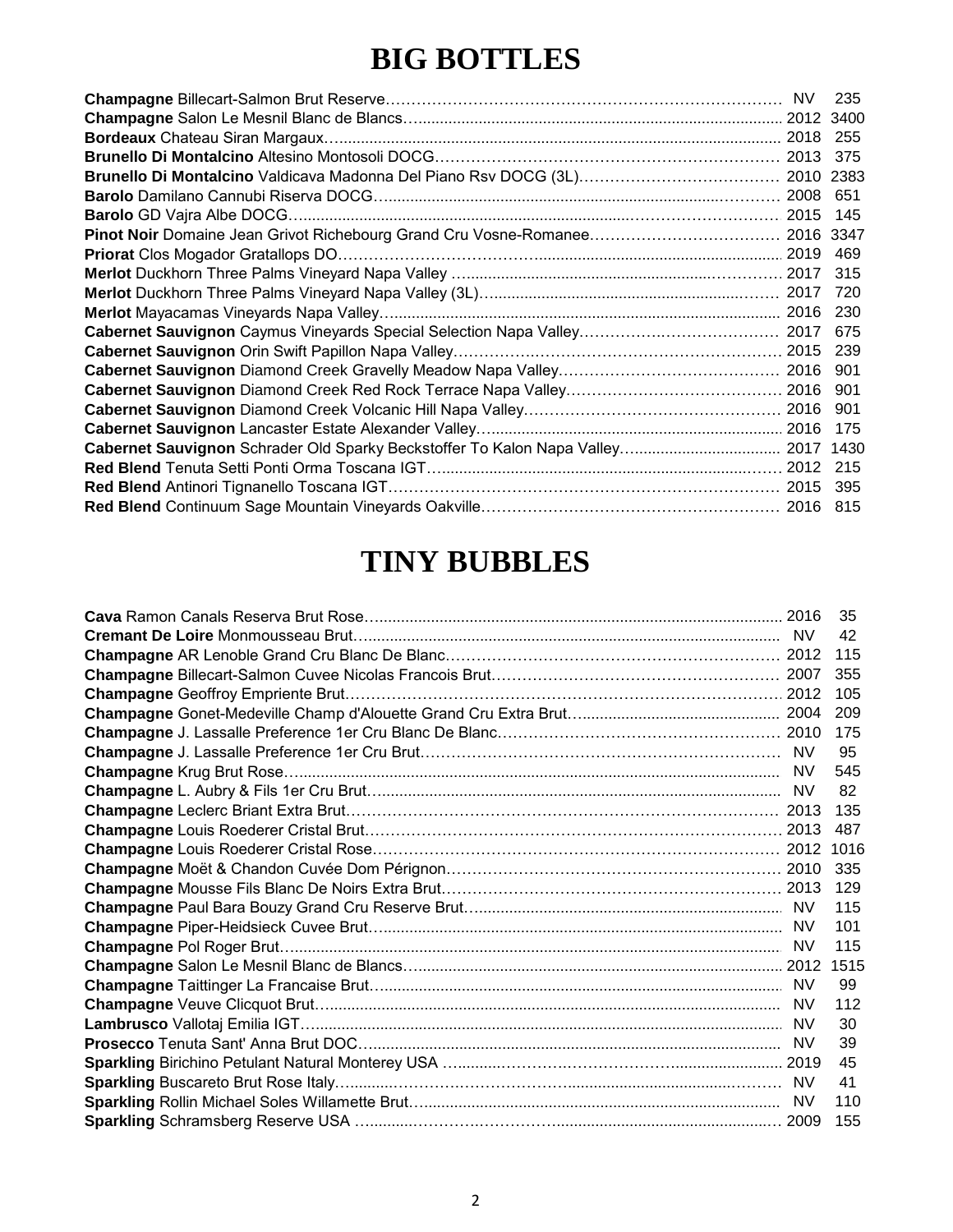#### **USA CHARDONNAY**

|  | 38  |
|--|-----|
|  |     |
|  |     |
|  |     |
|  |     |
|  |     |
|  |     |
|  |     |
|  |     |
|  |     |
|  |     |
|  |     |
|  |     |
|  |     |
|  |     |
|  |     |
|  |     |
|  |     |
|  |     |
|  |     |
|  |     |
|  |     |
|  |     |
|  |     |
|  |     |
|  |     |
|  |     |
|  |     |
|  |     |
|  | -43 |
|  |     |
|  |     |

#### **USA WHITES**

|   | -39 |
|---|-----|
|   |     |
|   |     |
|   | 29  |
|   | -33 |
|   | -37 |
|   |     |
|   |     |
|   |     |
|   |     |
|   |     |
|   |     |
|   |     |
|   |     |
|   |     |
|   |     |
|   | .57 |
|   | -31 |
| 3 |     |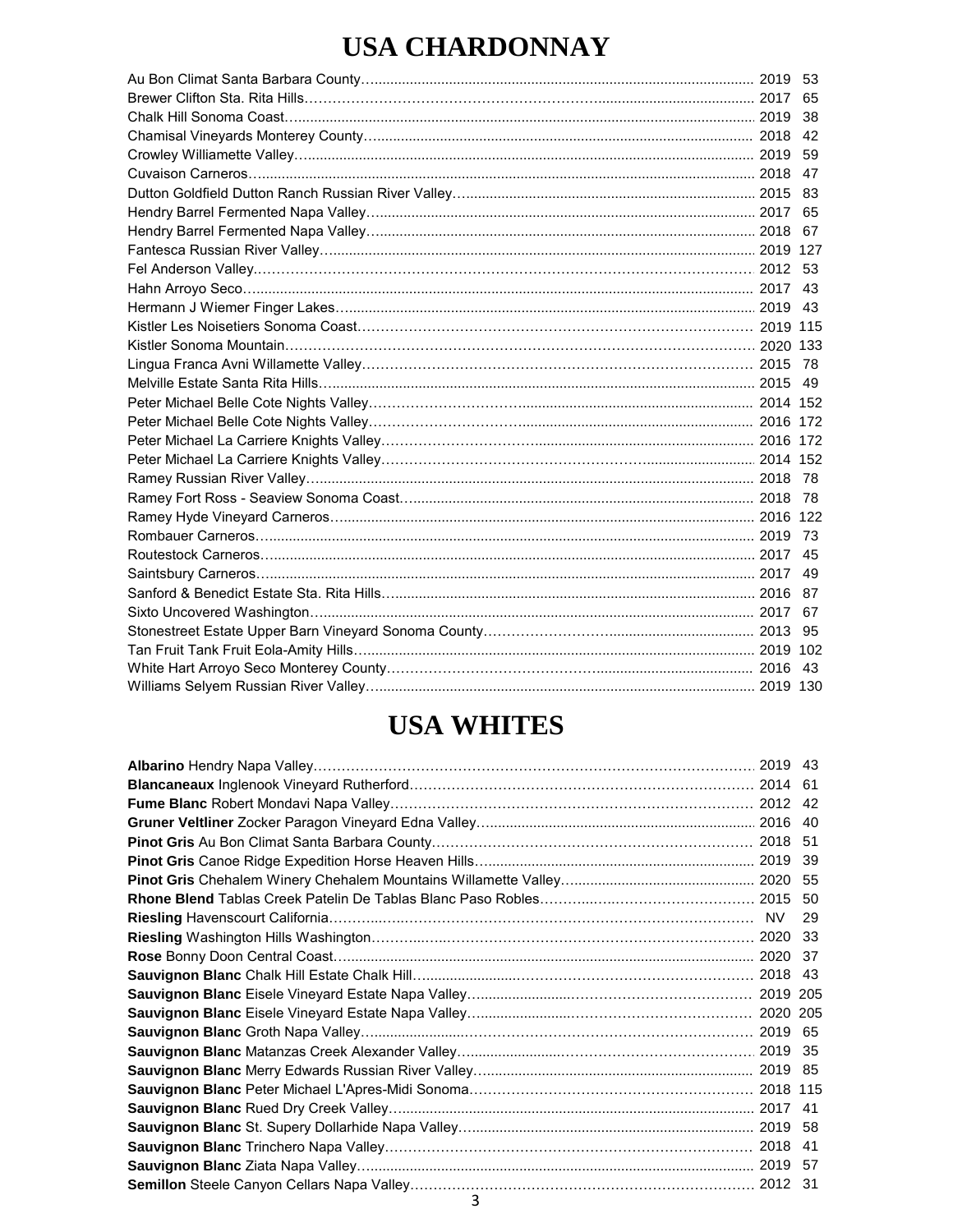## **FRENCH CHARDONNAY**

|  | -82 |
|--|-----|
|  | -61 |
|  |     |
|  | 171 |
|  |     |
|  |     |
|  |     |
|  |     |
|  |     |
|  |     |
|  |     |
|  |     |
|  |     |
|  |     |
|  |     |
|  |     |
|  |     |
|  |     |
|  |     |
|  |     |
|  |     |

## **INTERNATIONAL CHARDONNAY**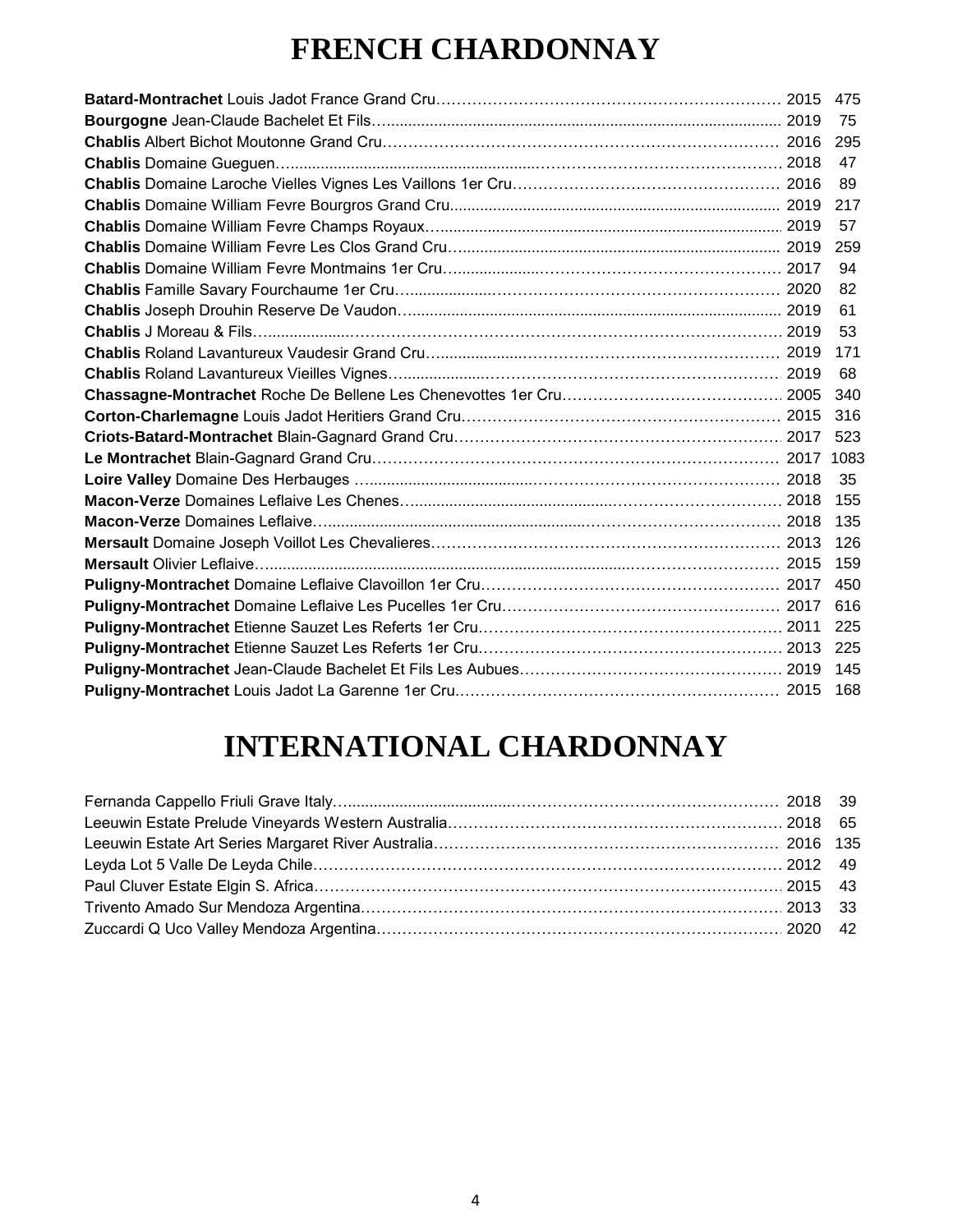## **INTERNATIONAL WHITES**

| Riesling Domaine Weinbach Cuvee Saint Catherine Schlossberg Grand Cru Alsace France 2019 155 |      |  |
|----------------------------------------------------------------------------------------------|------|--|
|                                                                                              |      |  |
|                                                                                              |      |  |
|                                                                                              |      |  |
|                                                                                              |      |  |
|                                                                                              |      |  |
|                                                                                              |      |  |
|                                                                                              |      |  |
|                                                                                              |      |  |
|                                                                                              |      |  |
|                                                                                              |      |  |
|                                                                                              |      |  |
|                                                                                              |      |  |
|                                                                                              |      |  |
|                                                                                              |      |  |
|                                                                                              |      |  |
|                                                                                              |      |  |
|                                                                                              |      |  |
|                                                                                              |      |  |
|                                                                                              |      |  |
|                                                                                              | - 40 |  |
|                                                                                              | -52  |  |
|                                                                                              | -59  |  |
|                                                                                              | -39  |  |
|                                                                                              | -39  |  |
|                                                                                              |      |  |
|                                                                                              |      |  |
|                                                                                              | -48  |  |
|                                                                                              |      |  |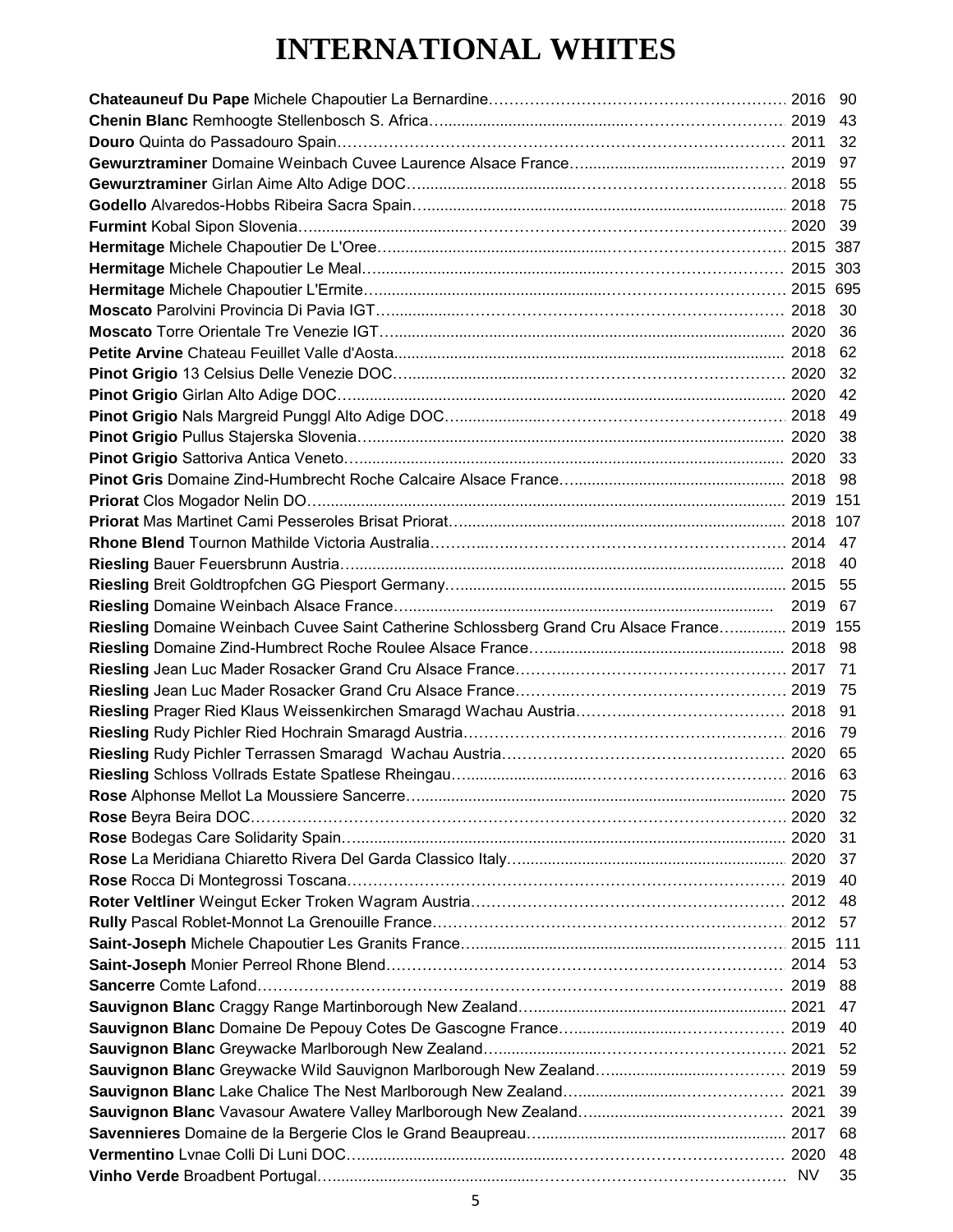## **CALIFORNIA PINOT NOIR**

|                                                                                  | 2018 44 |      |
|----------------------------------------------------------------------------------|---------|------|
|                                                                                  |         |      |
|                                                                                  |         |      |
|                                                                                  |         |      |
|                                                                                  |         |      |
|                                                                                  |         |      |
|                                                                                  |         |      |
|                                                                                  |         |      |
|                                                                                  |         |      |
|                                                                                  |         |      |
|                                                                                  |         |      |
|                                                                                  |         |      |
|                                                                                  |         |      |
|                                                                                  |         |      |
|                                                                                  |         |      |
|                                                                                  |         |      |
|                                                                                  |         |      |
|                                                                                  |         |      |
|                                                                                  |         |      |
|                                                                                  |         |      |
|                                                                                  |         |      |
|                                                                                  |         |      |
|                                                                                  |         |      |
|                                                                                  |         |      |
|                                                                                  |         |      |
|                                                                                  |         |      |
|                                                                                  |         |      |
|                                                                                  |         |      |
|                                                                                  |         |      |
|                                                                                  |         |      |
| Moshin Vineyards Estate Russian River Valley………………………………………………………………………………… 2016 |         | - 75 |
|                                                                                  |         |      |
|                                                                                  |         |      |
|                                                                                  |         |      |
|                                                                                  |         |      |
|                                                                                  |         |      |
|                                                                                  |         | 71   |
|                                                                                  |         |      |
|                                                                                  |         |      |
|                                                                                  |         |      |
|                                                                                  |         |      |
|                                                                                  |         |      |
|                                                                                  |         |      |
|                                                                                  |         |      |
|                                                                                  |         |      |
|                                                                                  |         |      |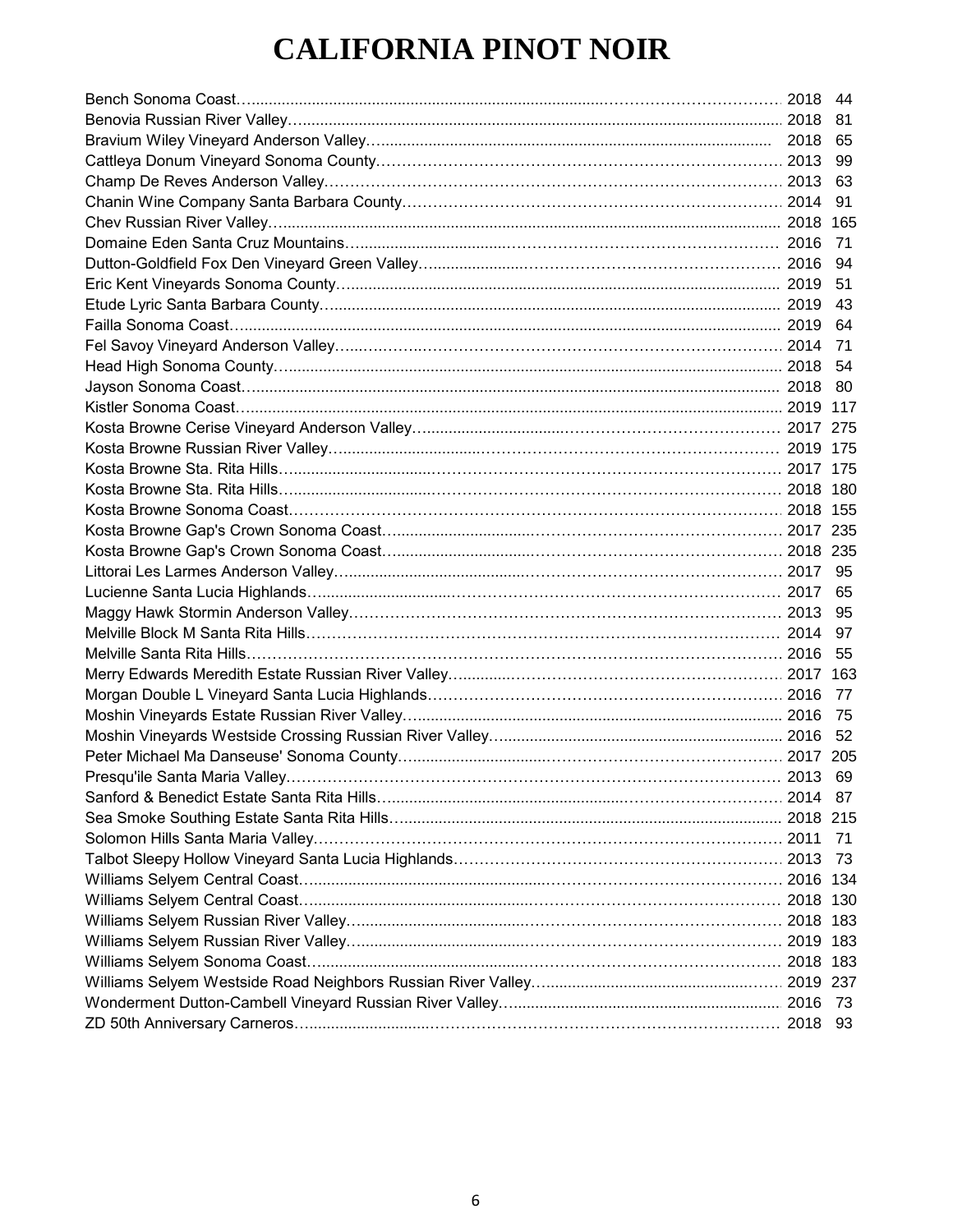## **OREGON PINOT NOIR**

| 170 |
|-----|
| 117 |
| 107 |
| 75  |
| 105 |
| 109 |
| 109 |
| 109 |
| 109 |
| 109 |
| 130 |
|     |
| 75  |
| 98  |
| 125 |
| 49  |
|     |

## **NEW ZEALAND PINOT NOIR**

|                                | 68 |
|--------------------------------|----|
| Dashwood Marlborough.          | 39 |
|                                |    |
| Seresin Estate Momo Malborough |    |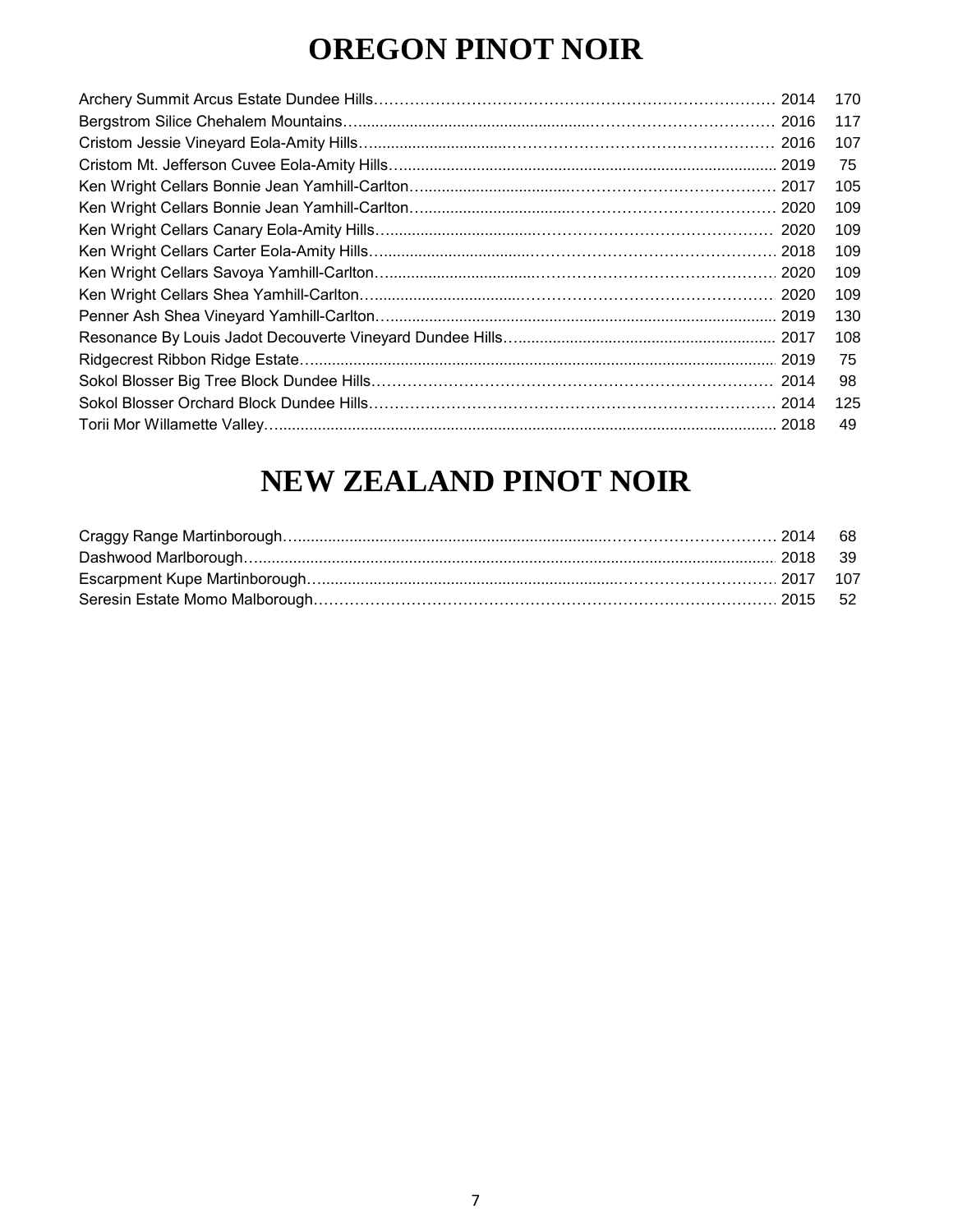#### **FRENCH PINOT NOIR**

|                                                                                  |      | 118  |
|----------------------------------------------------------------------------------|------|------|
|                                                                                  |      | 79   |
|                                                                                  |      | 56   |
|                                                                                  |      | 43   |
|                                                                                  |      | 67   |
|                                                                                  |      | 575  |
|                                                                                  |      | 107  |
|                                                                                  |      | 139  |
|                                                                                  |      | 129  |
|                                                                                  |      | 975  |
|                                                                                  |      | 915  |
|                                                                                  |      | 1515 |
|                                                                                  |      | 1175 |
|                                                                                  |      | 1195 |
|                                                                                  |      | 915  |
|                                                                                  |      | 221  |
|                                                                                  |      | 73   |
|                                                                                  |      | 2120 |
|                                                                                  |      | 387  |
|                                                                                  |      | 78   |
|                                                                                  |      | 55   |
|                                                                                  |      | 365  |
|                                                                                  |      | 235  |
|                                                                                  |      | 49   |
|                                                                                  |      | 45   |
|                                                                                  |      | 249  |
|                                                                                  |      | 75   |
|                                                                                  |      | 75   |
|                                                                                  |      | 295  |
|                                                                                  |      | 565  |
|                                                                                  |      | 165  |
|                                                                                  |      | 97   |
|                                                                                  |      | 196  |
|                                                                                  |      | 35   |
|                                                                                  |      | 146  |
|                                                                                  |      | 195  |
|                                                                                  |      | 4800 |
|                                                                                  |      | 93   |
|                                                                                  |      | 71   |
|                                                                                  |      | 78   |
| Savigny les Beaune Domaine De Bellene Hommage a Jean Ferte Vielle Vignes 1er Cru | 2019 | 155  |
|                                                                                  |      | 82   |
|                                                                                  |      | 125  |
|                                                                                  | 2013 | 216  |
|                                                                                  |      | 195  |
|                                                                                  |      |      |

#### **INTERNATIONAL PINOT NOIR**

|  | - 77 |
|--|------|
|  | 65   |
|  | 55   |
|  | -81  |
|  | 48   |
|  |      |
|  | 42   |
|  | 59   |
|  | 43   |
|  | - 33 |
|  |      |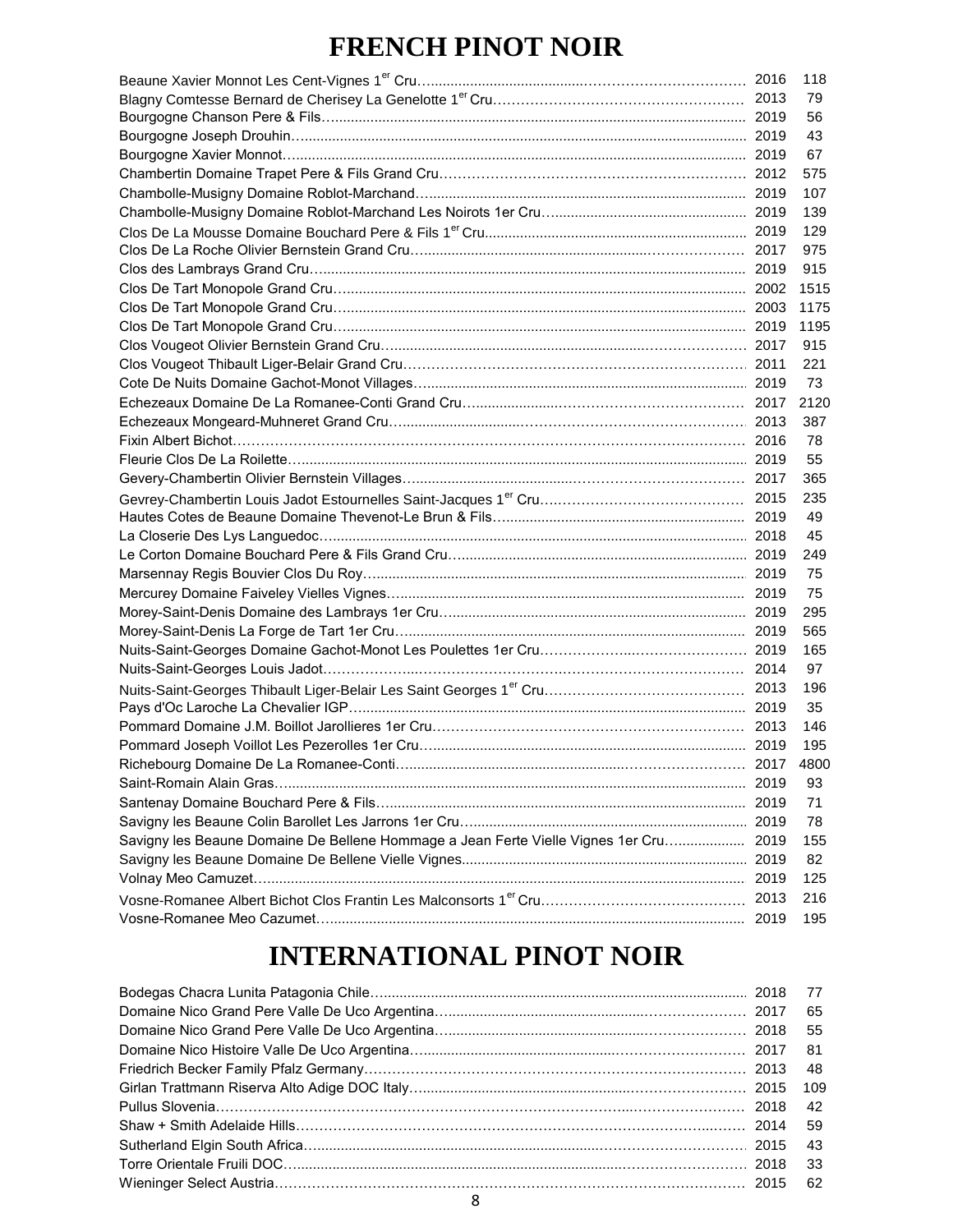## **NORTHERN ITALY**

|  | -49 |
|--|-----|
|  | -39 |
|  |     |
|  |     |
|  |     |
|  |     |
|  |     |
|  |     |
|  |     |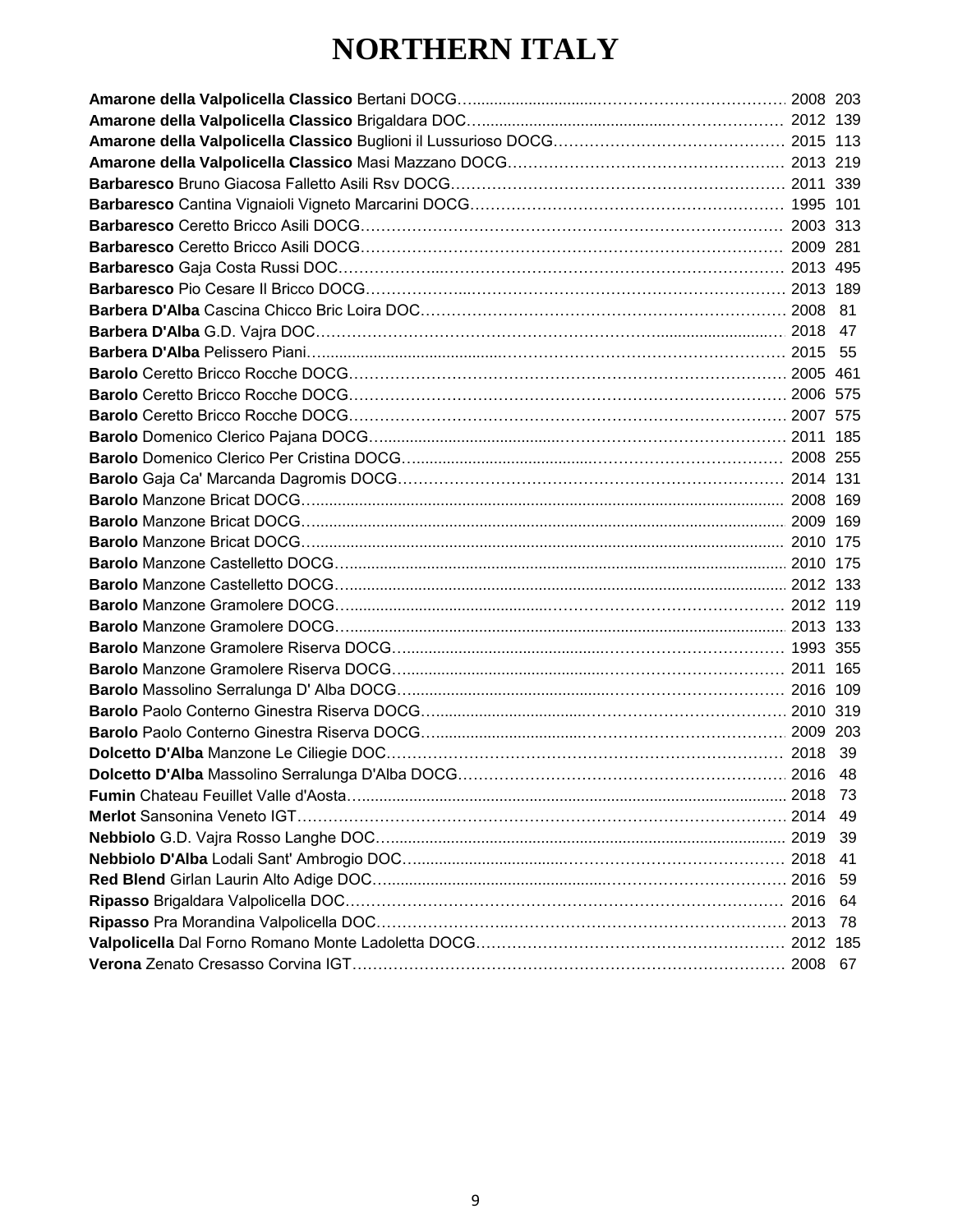#### **ITALY - SANGIOVESE**

| Chianti Classico Rocca Di Montegrossi San Marcellino Gran Selezione DOCG 2014 95  |  |
|-----------------------------------------------------------------------------------|--|
| Chianti Classico Rocca Di Montegrossi San Marcellino Gran Selezione DOCG 2015 105 |  |
| Chianti Classico Rocca Di Montegrossi San Marcellino Gran Selezione DOCG 2016 125 |  |
|                                                                                   |  |
|                                                                                   |  |
|                                                                                   |  |
|                                                                                   |  |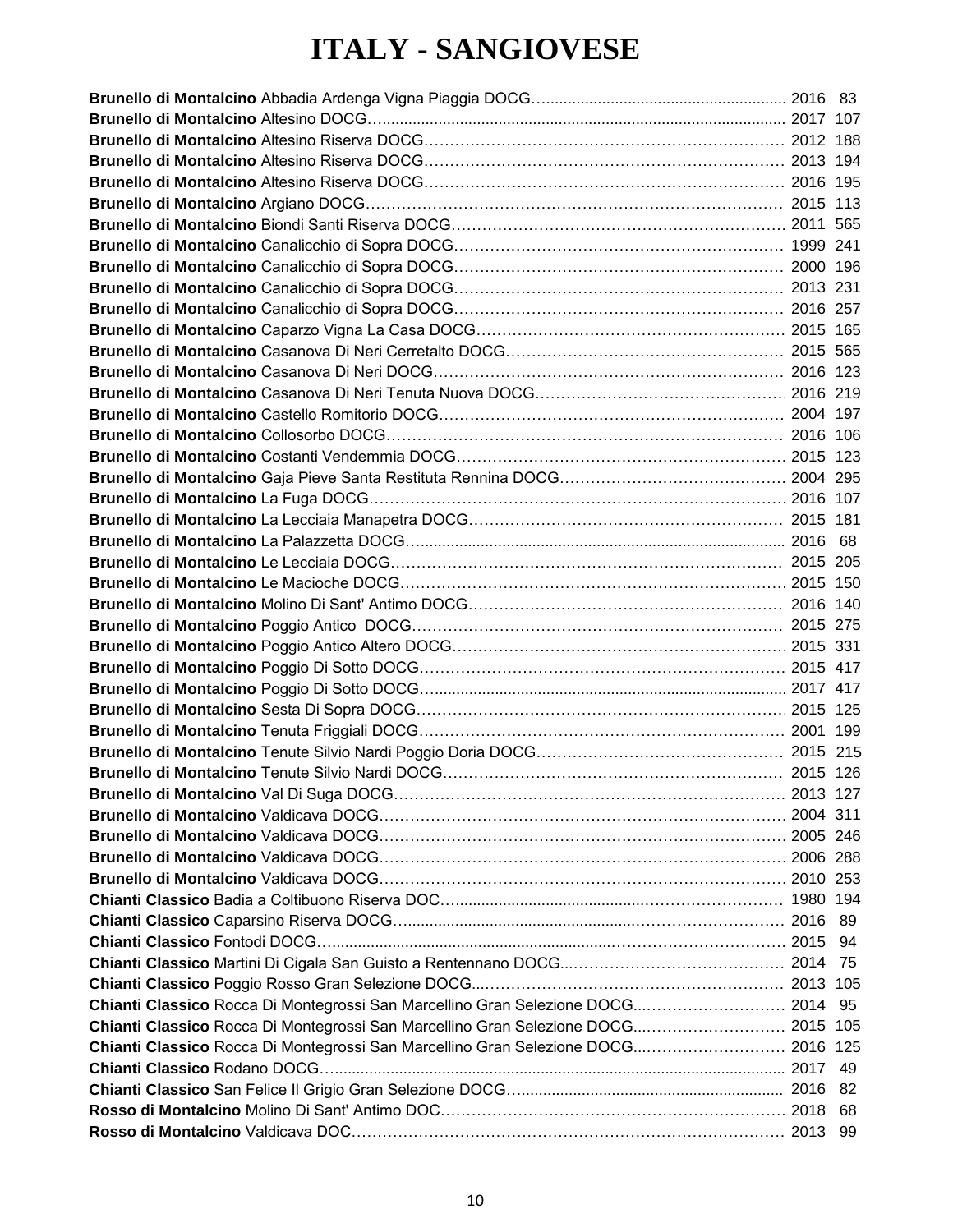## **ITALY - CENTRAL**

|  | 89   |
|--|------|
|  | 89   |
|  | -85  |
|  | -49  |
|  | 67   |
|  | -42  |
|  | - 72 |
|  |      |
|  |      |
|  |      |
|  |      |
|  |      |
|  |      |
|  |      |
|  |      |
|  |      |
|  |      |
|  |      |
|  |      |
|  |      |
|  |      |
|  |      |
|  |      |
|  |      |
|  |      |
|  |      |
|  |      |
|  |      |
|  |      |
|  |      |
|  |      |
|  |      |
|  |      |
|  |      |

## **ITALY - SOUTHERN**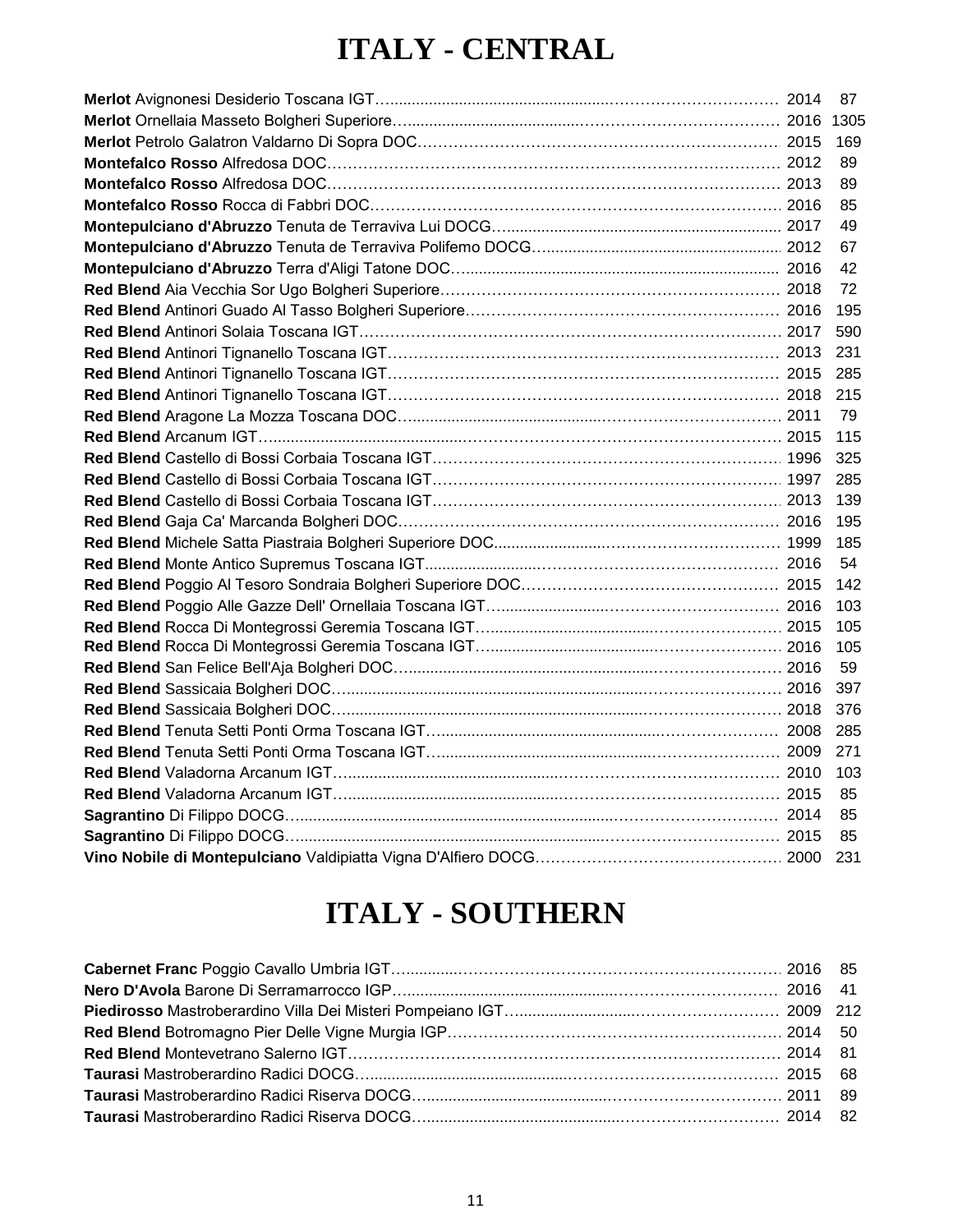## **FRANCE - BORDEAUX**

|  | 41   |
|--|------|
|  | 40   |
|  | 55   |
|  | 42   |
|  | 130  |
|  | 39   |
|  | 65   |
|  | 61   |
|  | 62   |
|  | 460  |
|  | 143  |
|  | 103  |
|  | 49   |
|  | 48   |
|  | 59   |
|  | 146  |
|  | 50   |
|  | 75   |
|  | 53   |
|  | 94   |
|  | 83   |
|  | 69   |
|  | 87   |
|  |      |
|  | 141  |
|  | 131  |
|  | 139  |
|  | 116  |
|  | 101  |
|  | 85   |
|  | 163  |
|  | 113  |
|  | -169 |
|  | 495  |
|  | 615  |
|  |      |
|  |      |
|  |      |
|  |      |
|  | 159  |
|  | -387 |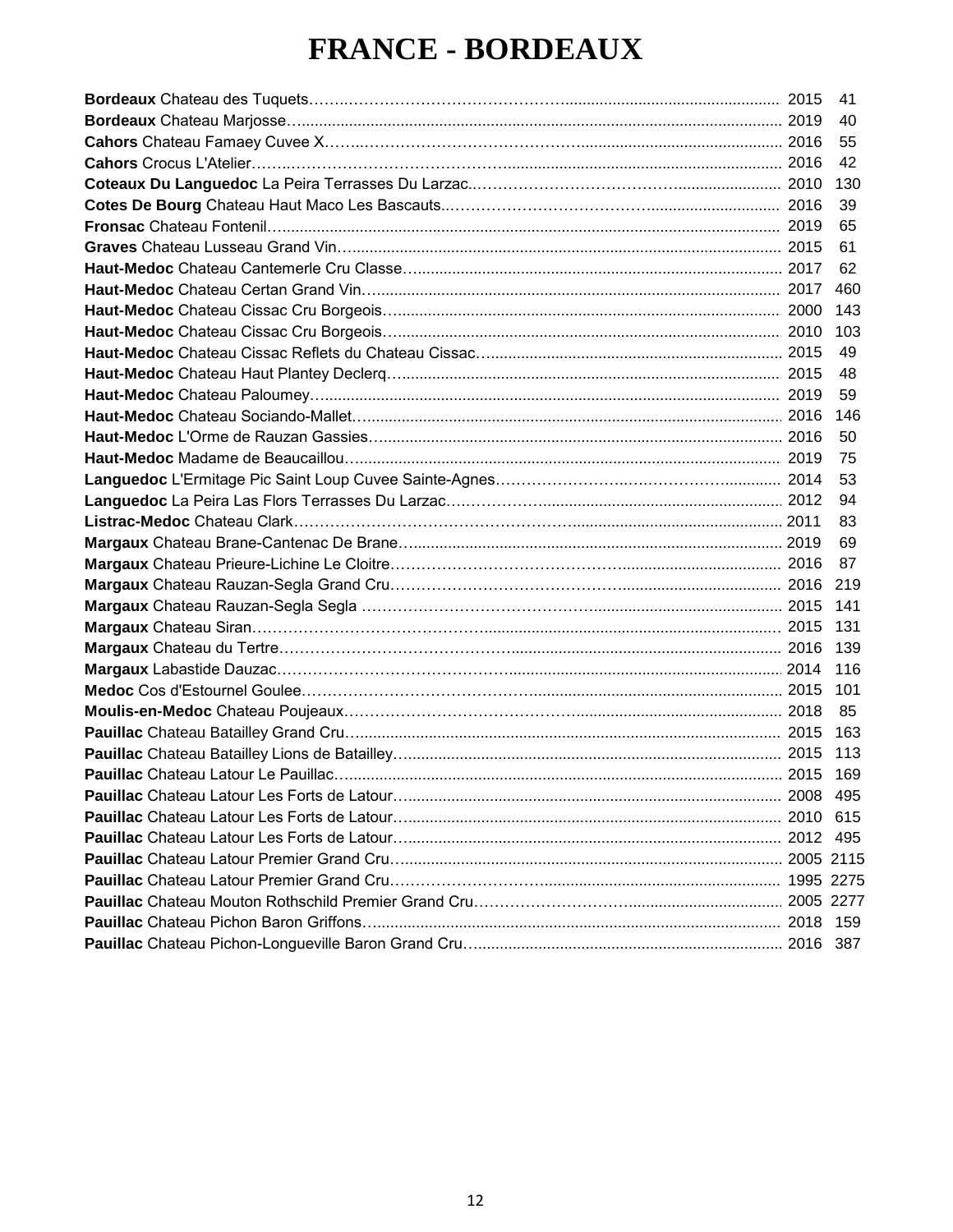#### **BORDEAUX CONT'D**

|  | 169        |
|--|------------|
|  | 51         |
|  | 155        |
|  |            |
|  | 75         |
|  | 47         |
|  | 45         |
|  |            |
|  | 385        |
|  | 123        |
|  | 141        |
|  | 80         |
|  | 51         |
|  | 57         |
|  | 495        |
|  |            |
|  |            |
|  |            |
|  | 115        |
|  | 95         |
|  | 515        |
|  | 241        |
|  | 147        |
|  | 689<br>593 |
|  |            |
|  |            |
|  |            |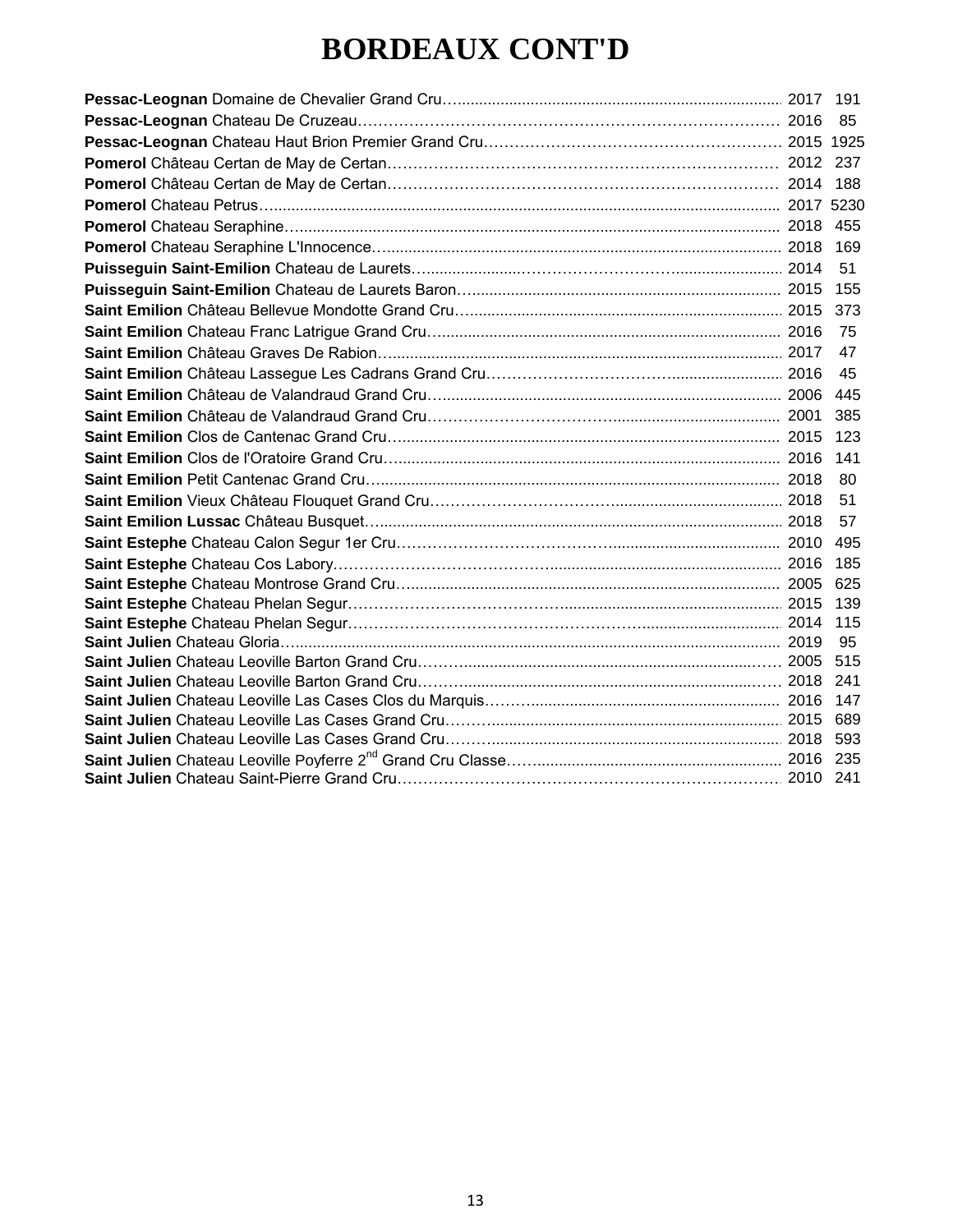#### **FRANCE - RHONE**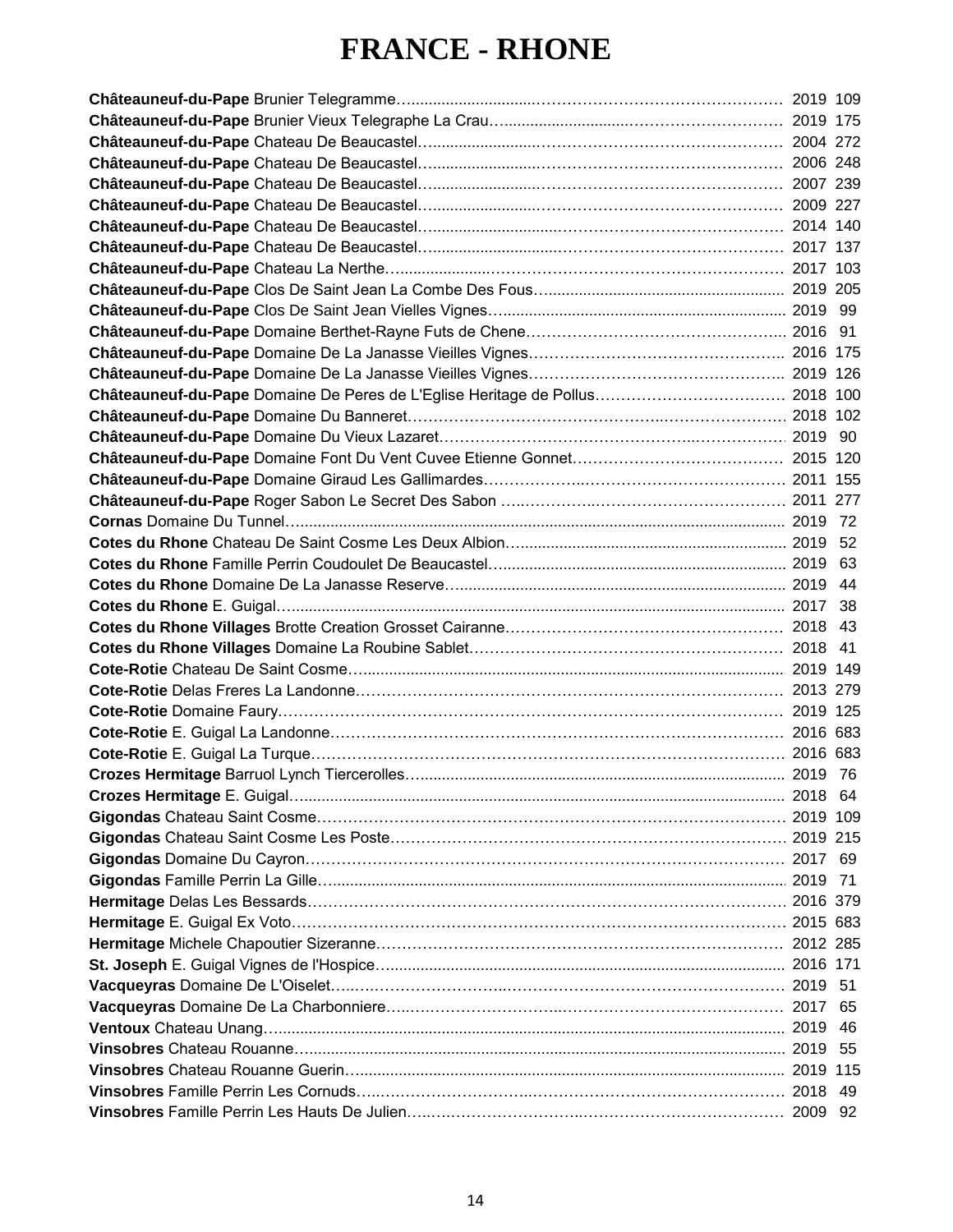#### **SPAIN**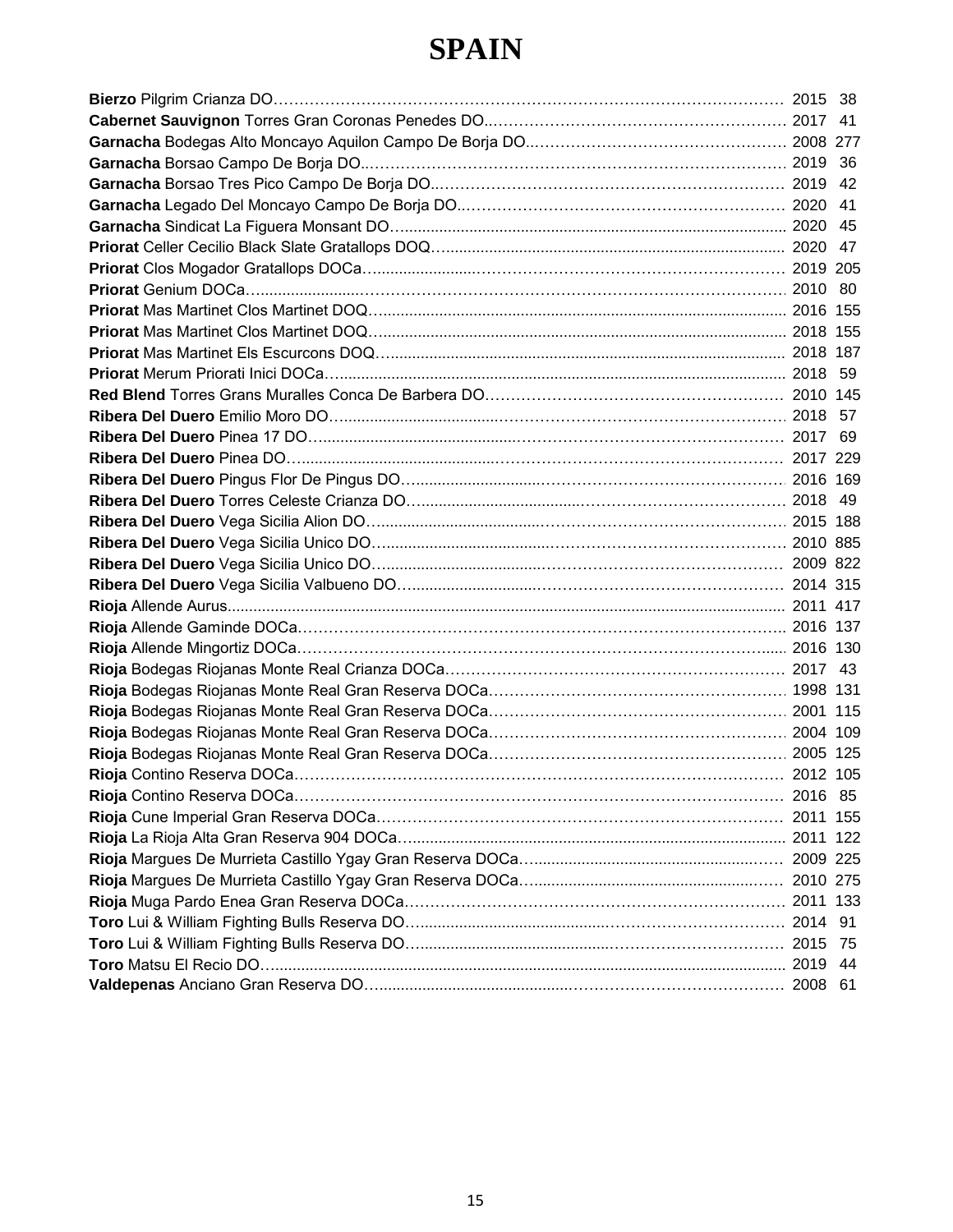## **ARGENTINA**

| Malbec Catena Zapata Adrianna Vineyard Mundus Bacillus Terrae Gualtallary 2018 482 |  |
|------------------------------------------------------------------------------------|--|
|                                                                                    |  |
|                                                                                    |  |
|                                                                                    |  |
|                                                                                    |  |
|                                                                                    |  |
|                                                                                    |  |
|                                                                                    |  |
|                                                                                    |  |
|                                                                                    |  |
|                                                                                    |  |
|                                                                                    |  |
|                                                                                    |  |
|                                                                                    |  |
|                                                                                    |  |
|                                                                                    |  |
|                                                                                    |  |
|                                                                                    |  |
|                                                                                    |  |

## **CHILE**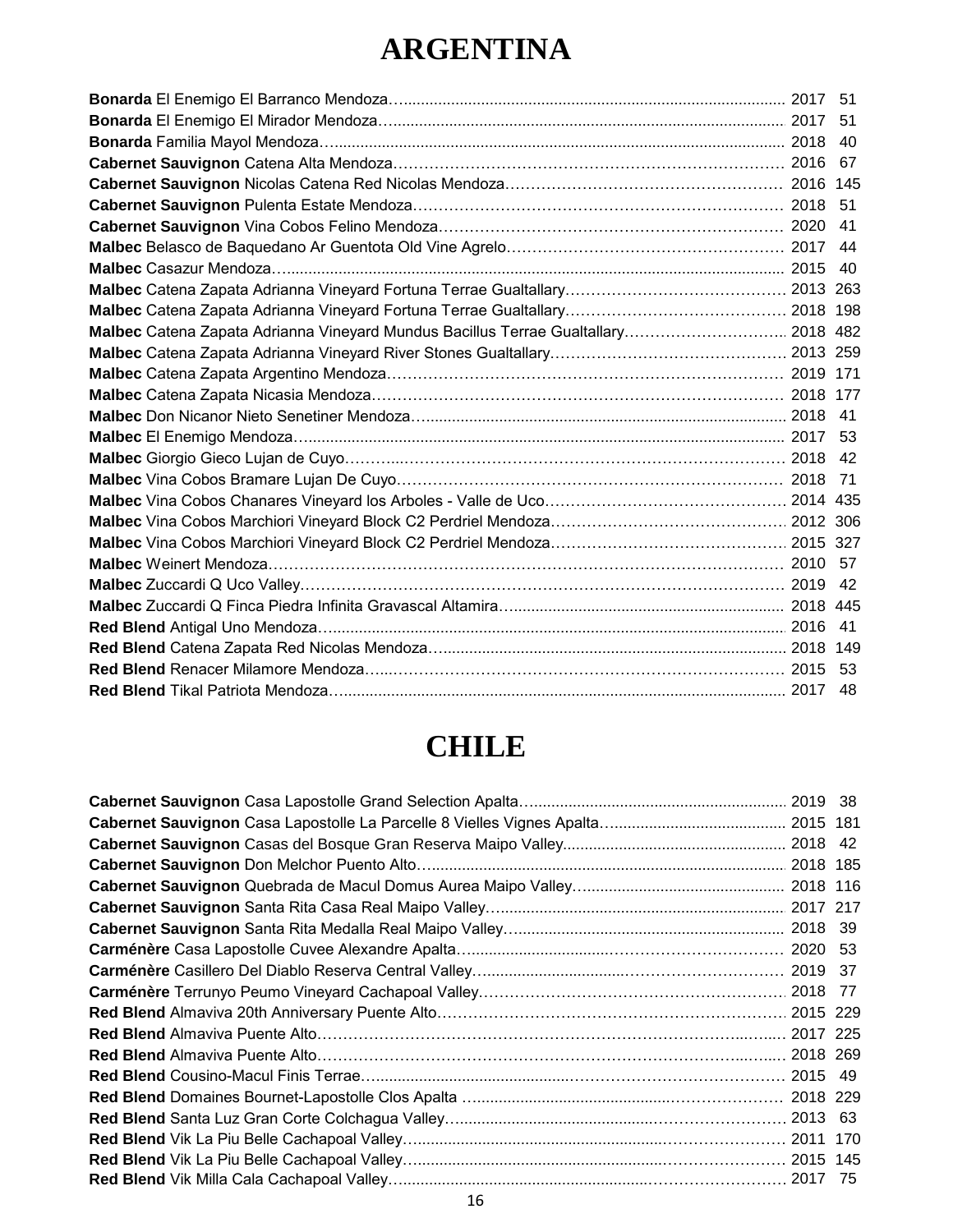## **AUSTRALIA**

|  | -46  |
|--|------|
|  | - 89 |
|  |      |
|  | -45  |
|  |      |
|  |      |
|  | - 75 |
|  |      |
|  |      |
|  |      |
|  |      |
|  |      |
|  |      |
|  |      |
|  |      |
|  |      |

## **USA SYRAH**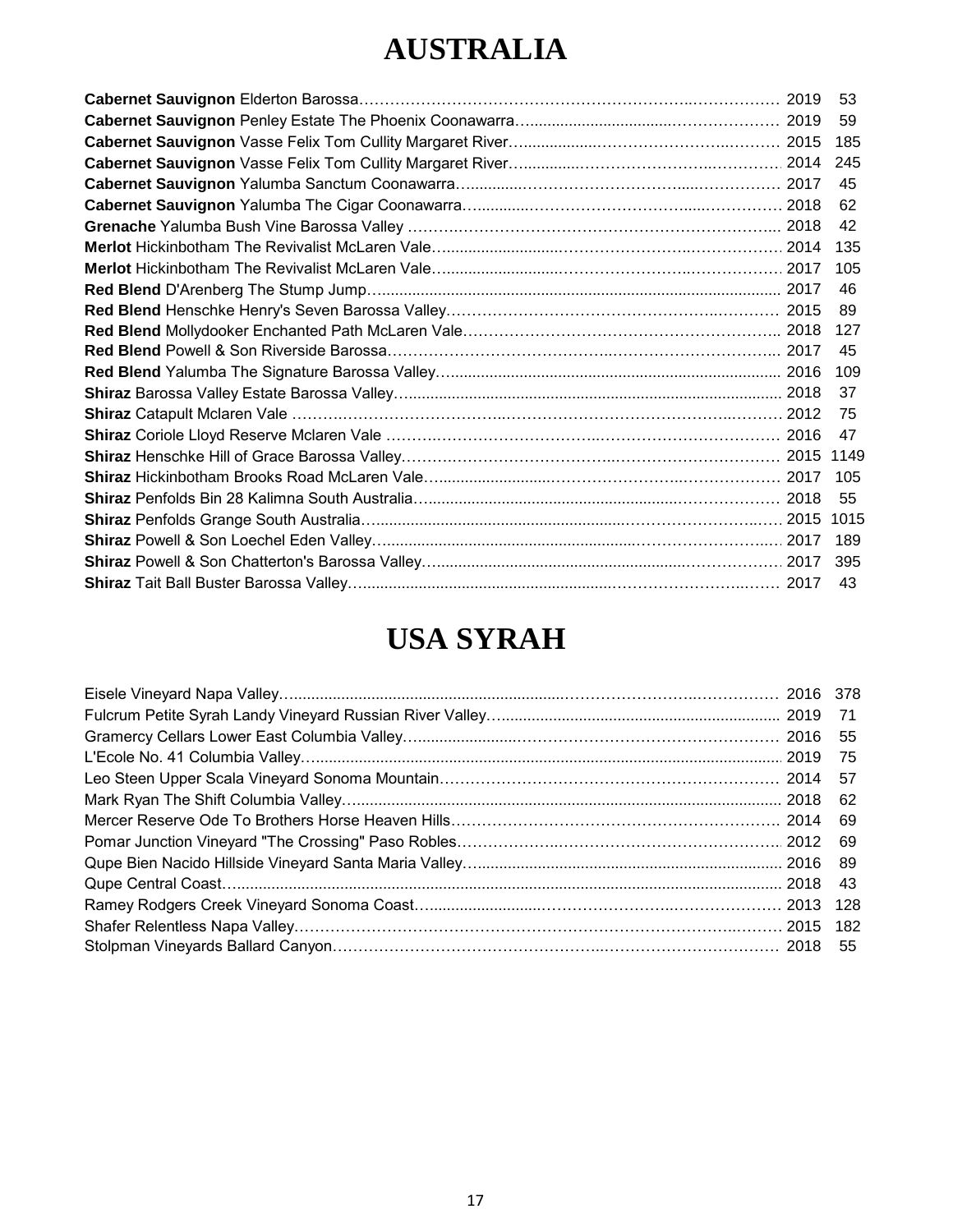#### **USA - ZINFANDEL**

#### **USA - CABERNET FRANC**

#### **USA - MERLOT**

|                                                             | 2018 116 |  |
|-------------------------------------------------------------|----------|--|
|                                                             | 2019 101 |  |
|                                                             |          |  |
|                                                             |          |  |
|                                                             |          |  |
|                                                             | 2019 159 |  |
|                                                             | 2017 103 |  |
|                                                             | 2016 108 |  |
|                                                             | 2018 93  |  |
|                                                             | 2018 95  |  |
|                                                             | 2018 46  |  |
|                                                             | 2013 155 |  |
|                                                             | 2014 145 |  |
|                                                             | 2016 135 |  |
|                                                             | 2017 125 |  |
|                                                             | 2018 59  |  |
|                                                             | 2016 625 |  |
| Verite La Muse Napa Valley……………………………………………………………………………………… | 2018 596 |  |
|                                                             | 2018 39  |  |

#### **VIRGINIA**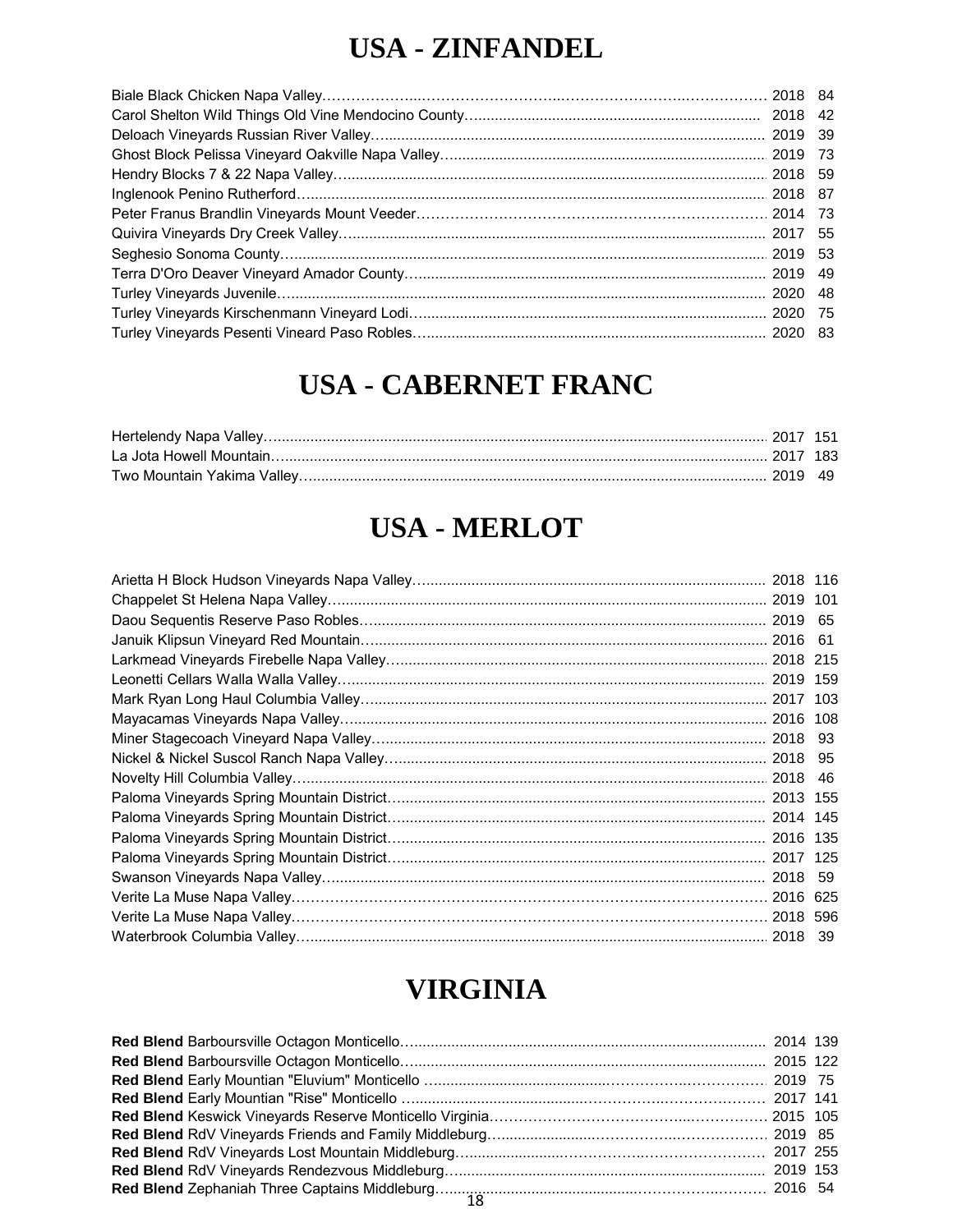#### **USA - RED BLENDS**

|  | 51   |
|--|------|
|  | -75  |
|  |      |
|  |      |
|  |      |
|  |      |
|  |      |
|  |      |
|  | 607  |
|  |      |
|  |      |
|  |      |
|  | 465  |
|  |      |
|  | -89  |
|  | 62   |
|  | 133  |
|  | 97   |
|  | -201 |
|  | 65   |
|  |      |
|  |      |
|  | 535  |
|  | 228  |
|  |      |
|  |      |
|  |      |
|  |      |
|  |      |
|  | -80  |
|  | 85   |
|  |      |
|  |      |
|  | 85   |
|  |      |
|  |      |

## **SOUTH AFRICA & ESOTERIC**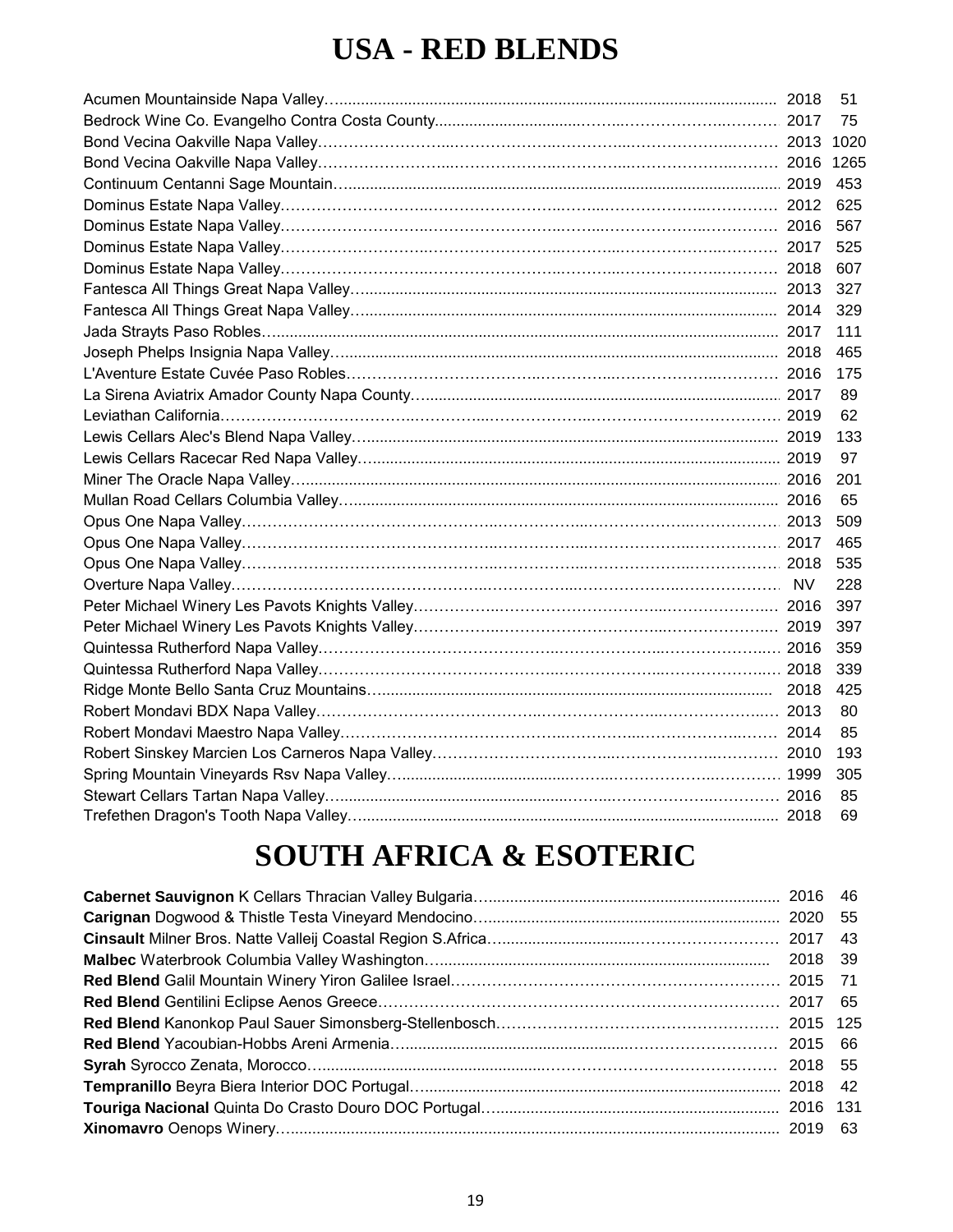## **USA - CABERNET SAUVIGNON**

|      | 162   |
|------|-------|
|      | 249   |
|      |       |
|      | -69   |
|      | 947   |
|      |       |
|      | 125   |
|      | 217   |
|      | 427   |
|      | 429   |
|      |       |
|      | 345   |
|      | 147   |
|      | 46    |
|      | 133   |
|      | 66    |
|      | 419   |
|      | 235   |
|      | - 235 |
|      | 383   |
|      | 445   |
|      | 43    |
|      | 62    |
|      | 81    |
|      | 175   |
|      | 281   |
|      |       |
|      | 301   |
|      | 301   |
|      | 281   |
|      | 275   |
|      | 885   |
|      |       |
|      |       |
|      | 427   |
|      | 103   |
|      | 115   |
|      | 215   |
| 2018 | 73    |
|      |       |
|      | 59    |
|      | 85    |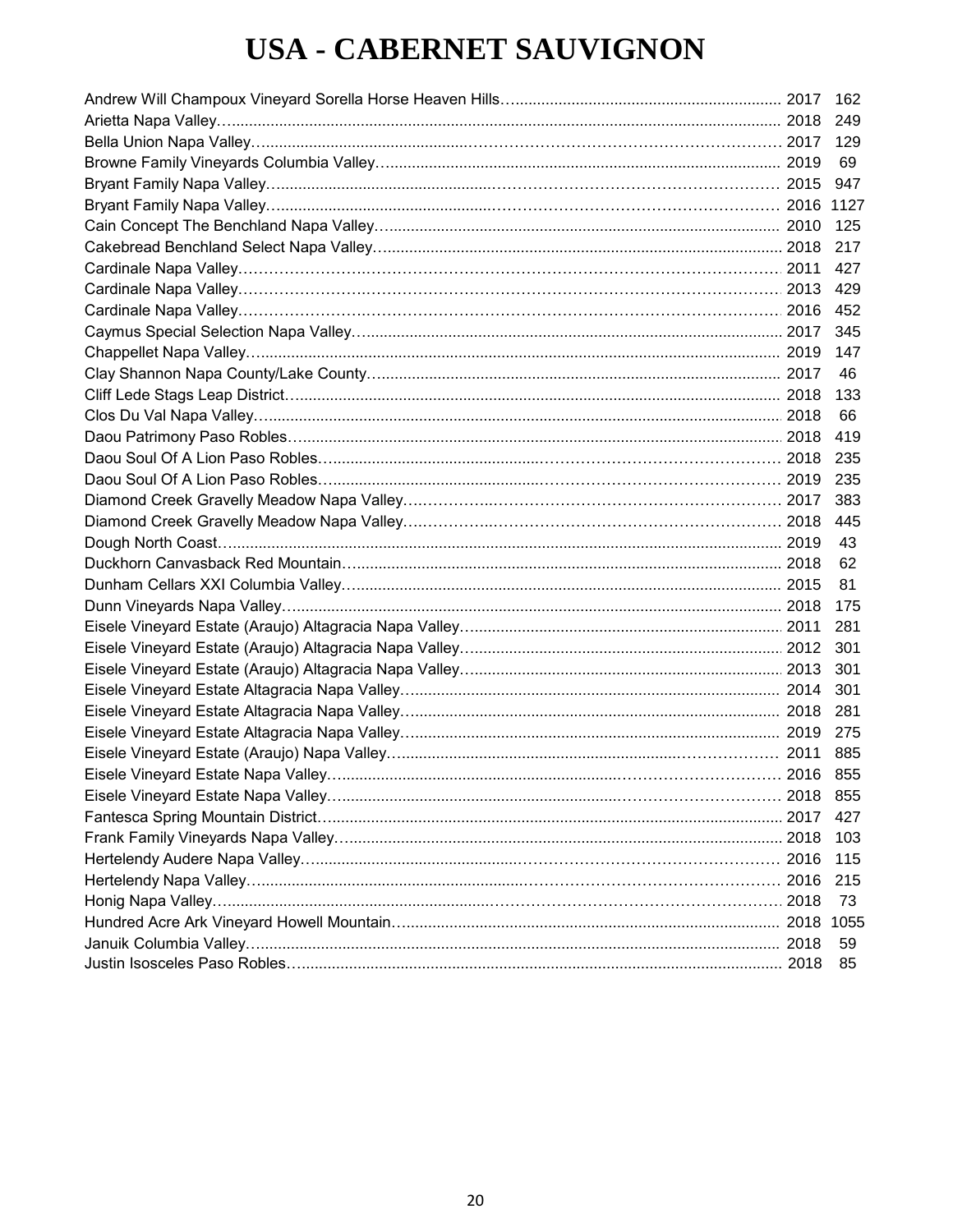## **USA - CABERNET SAUVIGNON CONT'D**

|  | - 90 |
|--|------|
|  |      |
|  | - 70 |
|  |      |
|  |      |
|  |      |
|  |      |
|  |      |
|  |      |
|  |      |
|  |      |
|  |      |
|  |      |
|  |      |
|  |      |
|  |      |
|  |      |
|  |      |
|  |      |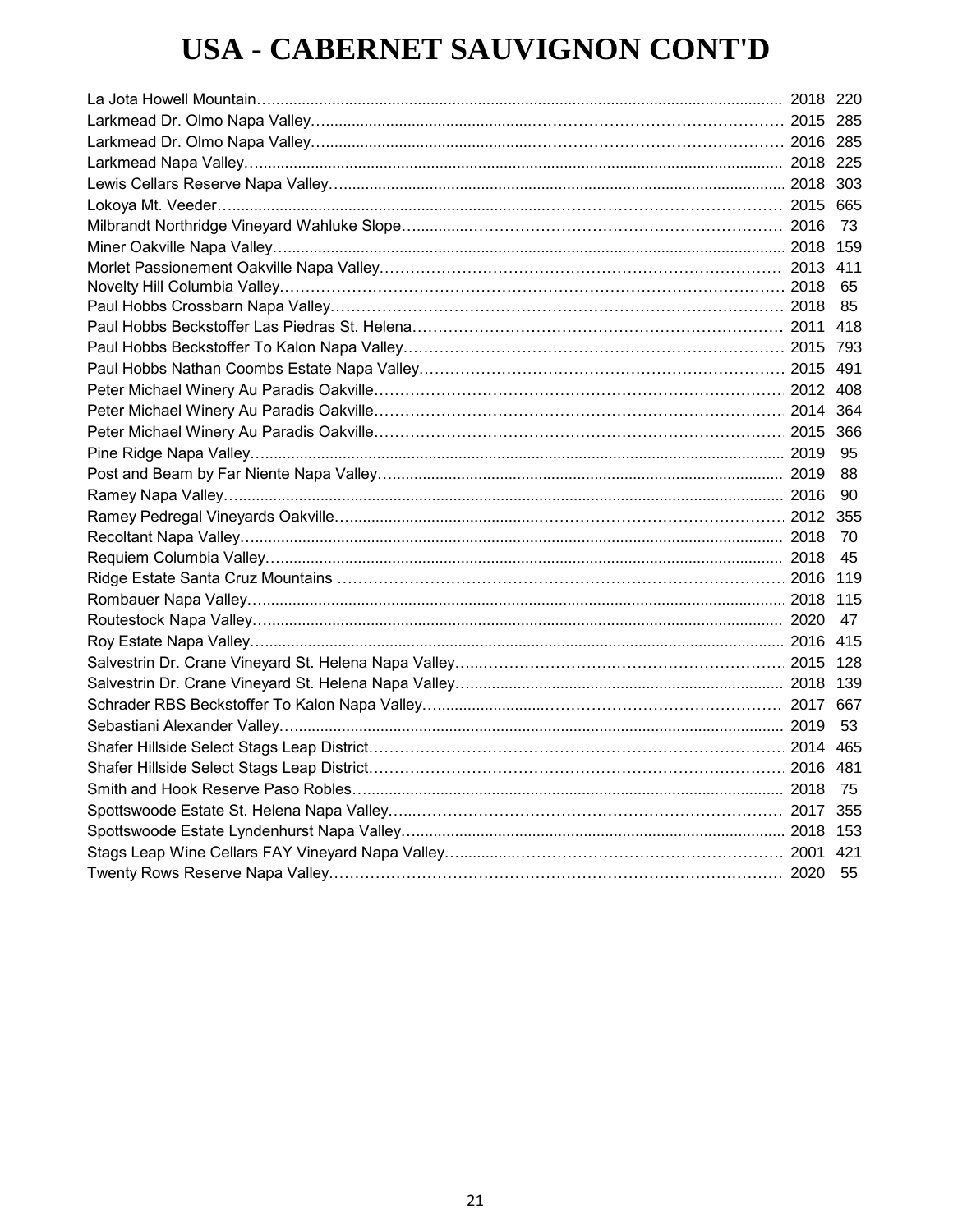#### **DESSERT WINES**

#### BY THE GLASS **MADIEDA**

| MADIERA                                                                 |    |
|-------------------------------------------------------------------------|----|
|                                                                         |    |
|                                                                         |    |
|                                                                         |    |
|                                                                         |    |
|                                                                         | 11 |
|                                                                         |    |
|                                                                         | 10 |
|                                                                         |    |
|                                                                         | 15 |
| <b>PORT</b>                                                             |    |
|                                                                         | 30 |
|                                                                         | 25 |
|                                                                         | 8  |
|                                                                         | 8  |
|                                                                         | 10 |
|                                                                         | 39 |
|                                                                         | 15 |
|                                                                         | 10 |
|                                                                         | 14 |
|                                                                         | 49 |
| <b>TOKAJI</b>                                                           |    |
|                                                                         |    |
|                                                                         |    |
|                                                                         |    |
| <b>OTHER</b>                                                            |    |
|                                                                         |    |
|                                                                         | 8  |
|                                                                         | 8  |
|                                                                         | 8  |
|                                                                         |    |
| <b>BY THE BOTTLE</b>                                                    |    |
|                                                                         |    |
|                                                                         |    |
|                                                                         |    |
|                                                                         |    |
|                                                                         |    |
|                                                                         |    |
| ROCCO DI MONTEGROSSI VIN SANTO DEL CHIANTI CLASSICO 2008 375ML 2008 110 |    |
|                                                                         |    |
|                                                                         |    |

## **COGNAC**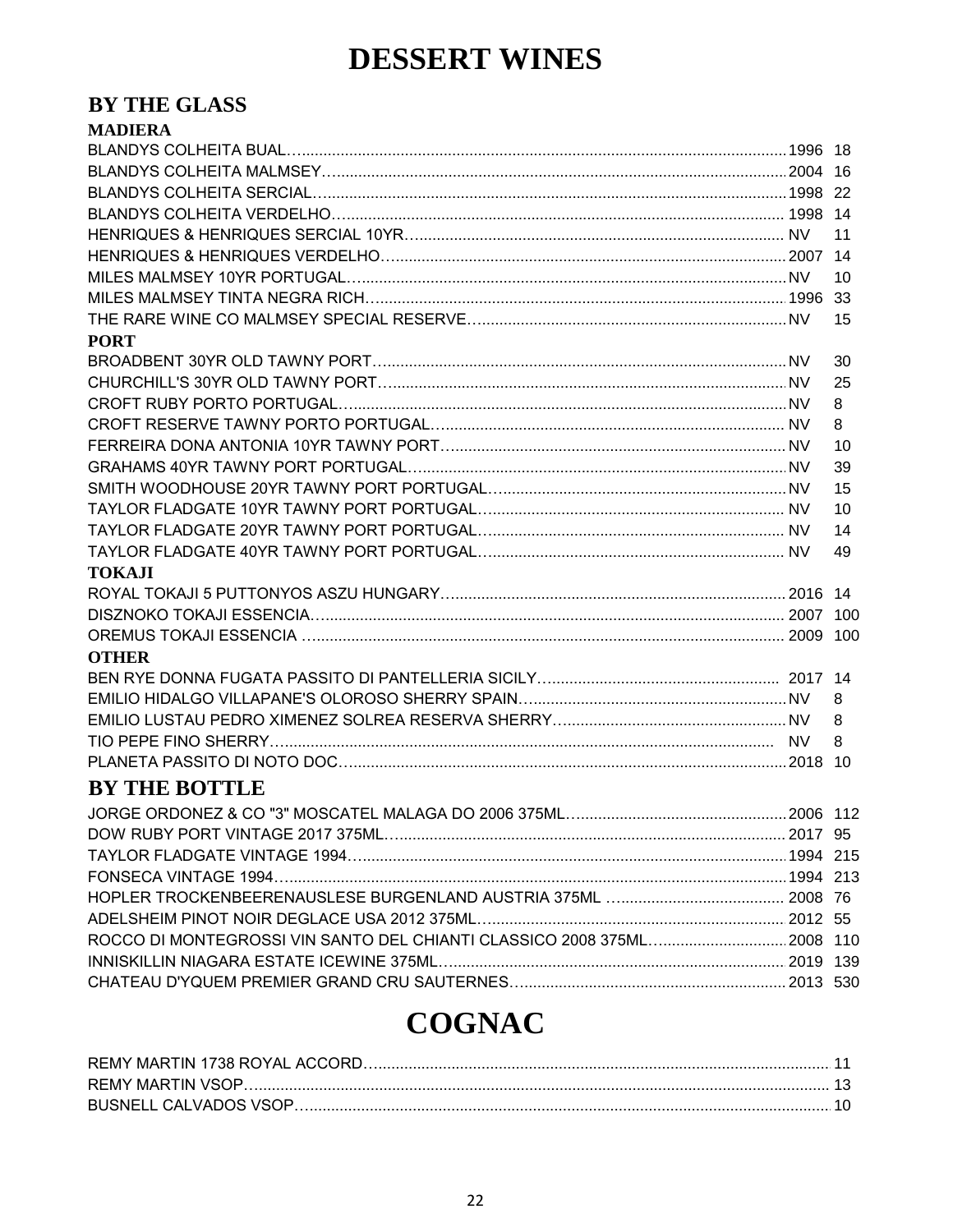#### **BOURBON**

|                                        | 15 |
|----------------------------------------|----|
| AMADOR DOUBLE BARREL CHARD             | 12 |
|                                        | 15 |
|                                        |    |
|                                        |    |
|                                        |    |
| BARRELL BOURBON SINGLE BARREL 14 YR 28 |    |
| BARRELL BOURBON SEAGRASS CASK STR 22   |    |
| BARRELL BOURBON 15 YR CASK STRENGTH    | 65 |
|                                        | 16 |
|                                        | 14 |
|                                        |    |
|                                        | 16 |
|                                        | 15 |
|                                        | 30 |
|                                        | 35 |
|                                        | 20 |
|                                        | 15 |
|                                        | 25 |
|                                        | 15 |
| E.H. TAYLOR JR. FULL BARREL PROOF*     | 75 |
|                                        | 10 |
| ELIJAH CRAIG BARREL PROOF              | 25 |
|                                        |    |
|                                        |    |
|                                        | 11 |
| FOUR ROSES SMALL BATCH SELECT          | 18 |
|                                        |    |
|                                        |    |
|                                        |    |
|                                        | 40 |
|                                        |    |
|                                        |    |
| JEFFERSON'S PRITCHARD HILL CAB CASK 20 |    |
| JEFFERSON'S VERY SMALL BATCH 8         |    |
|                                        |    |
|                                        |    |
| JOSEPH MAGNUS CIGAR BLEND 45           |    |
| KENTUCKY OWL CONFISCATED               | 30 |
|                                        | 12 |
| KNOB CREEK SINGLE BARREL RESERVE       | 14 |
| KNOB CREEK 12 YR                       | 23 |
| KO DISTILLER'S BOTTLED IN BOND 18      |    |
|                                        | 15 |
| MAKER'S MARK PRIVATE SELECTION         | 17 |
|                                        | 15 |
| MICHTERS SINGLE BARREL STRAIGHT RYE    | 15 |
|                                        |    |
| MURRAY HILL CLUB, BOURBON BLEND 30     |    |
|                                        |    |
|                                        | 16 |
| OLD FORESTER 150th ANNIVERSARY*        | 75 |
| ORHPAN BARREL COPPER TONGUE 16 YR 25   |    |
|                                        |    |
| PARKER'S 15TH ED HVY CHR WHEAT 50      |    |
|                                        | 10 |
| VAN WINKLE SPECIAL RESERVE 12 YR* 100  |    |
| W. L. WELLER SPECIAL RESERVE 75        |    |
| WILDERNESS TRAIL SINGLE BARREL BIB     | 14 |
| WILD TURKEY KENTUCKY SPIRIT            |    |
|                                        | 15 |
|                                        | 14 |
|                                        |    |

| 1            | AUCHENTOSHAN 3 WOOD NAS, LOWLAND 20         |     |
|--------------|---------------------------------------------|-----|
| 5            |                                             |     |
| 2            | BALVENIE 12 YR SINGLE BARREL 25             |     |
| 5            |                                             |     |
| :5           | BALVENIE DOUBLEWOOD 12 YR, SPEYSIDE 18      |     |
| 22           | BALVENIE DOUBLEWOOD 17 YR. SPEYSIDE 36      |     |
| :2           | BALVENIE PORTWOOD 21 YR, SPEYSIDE           | 60  |
| :8           |                                             |     |
| 22           | ORPHAN BARREL FORAGER'S KEEP 26 YR 80       |     |
| 55           | ORPHAN BARREL MUCKETY MUCK 25 YR            | 65  |
| 6            | GLENFIDDICH 12 YR, SPEYSIDE 14              |     |
| 4            |                                             |     |
| 6            |                                             |     |
| 5            | GLENLIVET 15 YR FRENCH OAK RESERVE 20       |     |
| 80           |                                             |     |
| 35           | GLENMORANGIE 10 YR, HIGHLAND 11             |     |
| :0           | GLENMORANGIE NECTOR D'OR, HIGHLAND 18       |     |
| 5            | GLENMORANGIE QUINTA RUBAN 14 YR 14          |     |
| :5           |                                             |     |
| 5            | HIGHLAND PARK THE DARK 17 YR, HIGHLAND      | 85  |
| Έ            | JOHNNY WALKER BLACK LABEL, SPEYSIDE 12      |     |
| 0            | JOHNNY WALKER BLUE LABEL, SPEYSIDE          | 50  |
| :5           | JOHNNY WALKER BLUE LABEL, SPEYSIDE          | 50  |
| 20           | LAGAVULIN 11 YR OFFERMAN EDITION 50         |     |
| 3            |                                             |     |
| $\mathbf{1}$ | MACALLAN 12 YR DOUBLE OAK, SPEYSIDE 18      |     |
| 8            | MACALLAN 12 YR SHERRY CASK, SPEYSIDE 20     |     |
|              | 00 MACALLAN 15 YR TRIPLE CASK, SPEYSIDE     | 30  |
| :5           |                                             | 450 |
| 20           |                                             |     |
| ŀ0           |                                             |     |
| 20           | OBAN DISTILLER'S EDITION 14 YR. HIGHLAND 25 |     |
| 5            |                                             |     |
|              |                                             | 40  |
|              |                                             |     |

#### **INTL WHISKEY**

#### **AMERICAN WHISKEY**

|                                 | SAVAGE & COOK THE BURNING CHAIR 16 VIRGINA-HIGHLAND WHISKEY PORT CASK 12 |  |
|---------------------------------|--------------------------------------------------------------------------|--|
|                                 |                                                                          |  |
|                                 |                                                                          |  |
|                                 |                                                                          |  |
|                                 |                                                                          |  |
|                                 |                                                                          |  |
|                                 |                                                                          |  |
|                                 |                                                                          |  |
|                                 |                                                                          |  |
| JOHN J. BOWMAN SINGLE BARREL 13 |                                                                          |  |

\*Price shown is for a flight only pour.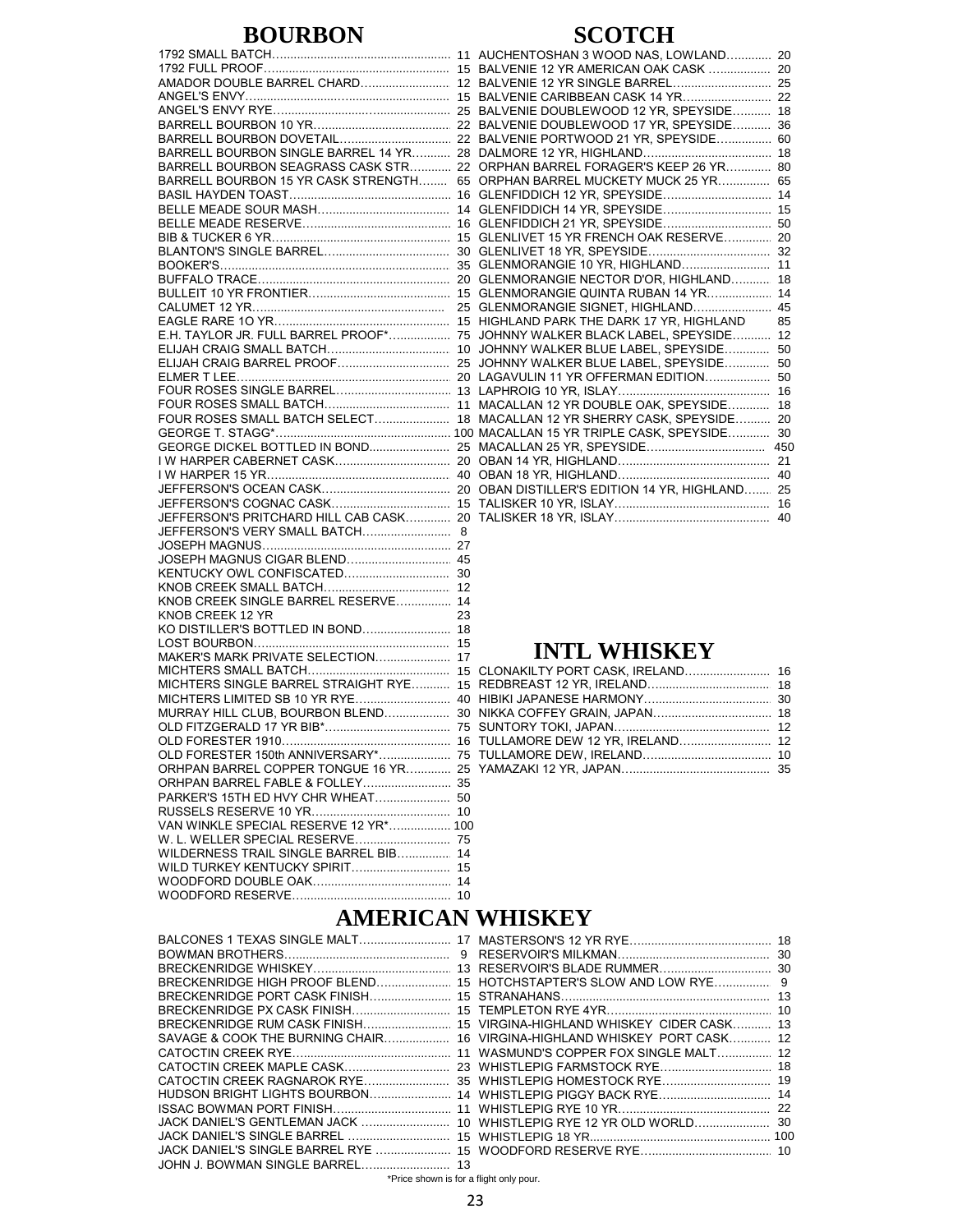#### **BOURBON**

|                                        | 15              |
|----------------------------------------|-----------------|
| AMADOR DOUBLE BARREL CHARD             | 12              |
|                                        |                 |
|                                        |                 |
|                                        |                 |
|                                        |                 |
|                                        |                 |
|                                        | 22              |
| BARRELL BOURBON SINGLE BARREL 14 YR 28 |                 |
|                                        |                 |
| BARRELL BOURBON SEAGRASS CASK STR 22   |                 |
| BARRELL BOURBON 15 YR CASK STRENGTH    | 65              |
|                                        |                 |
|                                        |                 |
|                                        |                 |
|                                        |                 |
|                                        | 15              |
|                                        |                 |
|                                        | 30              |
|                                        | 35              |
|                                        |                 |
|                                        |                 |
|                                        |                 |
|                                        | 25              |
|                                        | 15              |
|                                        |                 |
| E.H. TAYLOR JR. FULL BARREL PROOF* 75  |                 |
|                                        | 10              |
|                                        |                 |
|                                        |                 |
|                                        |                 |
|                                        |                 |
|                                        |                 |
|                                        |                 |
| FOUR ROSES SMALL BATCH SELECT 18       |                 |
|                                        |                 |
|                                        |                 |
|                                        |                 |
|                                        |                 |
|                                        |                 |
|                                        |                 |
|                                        |                 |
|                                        |                 |
| JEFFERSON'S PRITCHARD HILL CAB CASK 20 |                 |
|                                        |                 |
| JEFFERSON'S VERY SMALL BATCH 8         |                 |
|                                        |                 |
| JOSEPH MAGNUS CIGAR BLEND 45           |                 |
|                                        |                 |
|                                        |                 |
|                                        |                 |
| KNOB CREEK SINGLE BARREL RESERVE 14    |                 |
|                                        |                 |
| KNOB CREEK 12 YR                       | 23              |
| KO DISTILLER'S BOTTLED IN BOND 18      |                 |
|                                        | 15              |
|                                        |                 |
| MAKER'S MARK PRIVATE SELECTION         | 17              |
|                                        |                 |
| MICHTERS SINGLE BARREL STRAIGHT RYE 15 |                 |
|                                        |                 |
|                                        |                 |
| MURRAY HILL CLUB, BOURBON BLEND 30     |                 |
|                                        |                 |
|                                        |                 |
|                                        | 16              |
| OLD FORESTER 150th ANNIVERSARY* 75     |                 |
|                                        |                 |
| ORHPAN BARREL COPPER TONGUE 16 YR 25   |                 |
|                                        |                 |
| PARKER'S 15TH ED HVY CHR WHEAT 50      |                 |
|                                        |                 |
|                                        |                 |
| VAN WINKLE SPECIAL RESERVE 12 YR* 100  |                 |
|                                        |                 |
|                                        |                 |
| WILDERNESS TRAIL SINGLE BARREL BIB 14  |                 |
| WILD TURKEY KENTUCKY SPIRIT 15         |                 |
|                                        |                 |
|                                        |                 |
|                                        | 10 <sup>1</sup> |

#### **AMERICAN WHISKEY**

|                                     | 13 |
|-------------------------------------|----|
| BRECKENRIDGE HIGH PROOF BLEND 15    |    |
| BRECKENRIDGE PORT CASK FINISH       | 15 |
|                                     |    |
| BRECKENRIDGE RUM CASK FINISH        | 15 |
| SAVAGE & COOK THE BURNING CHAIR 16  |    |
|                                     |    |
|                                     |    |
|                                     |    |
| HUDSON BRIGHT LIGHTS BOURBON 14     |    |
|                                     | 11 |
| JACK DANIEL'S GENTLEMAN JACK  10    |    |
| JACK DANIEL'S SINGLE BARREL  15     |    |
| JACK DANIEL'S SINGLE BARREL RYE  15 |    |
|                                     |    |
|                                     |    |
|                                     | 30 |
|                                     |    |
|                                     |    |
|                                     | 13 |
|                                     | 10 |
| VIRGINA-HIGHLAND WHISKEY CIDER CASK | 13 |
| VIRGINA-HIGHLAND WHISKEY PORT CASK  | 12 |
| WASMUND'S COPPER FOX SINGLE MALT    | 12 |
|                                     |    |
|                                     |    |
|                                     |    |
|                                     |    |
|                                     |    |
|                                     |    |
|                                     |    |
|                                     |    |

#### **INTL WHISKEY**

| CLONAKILTY PORT CASK, IRELAND 16 |  |
|----------------------------------|--|
|                                  |  |
|                                  |  |
|                                  |  |
|                                  |  |
|                                  |  |
|                                  |  |
|                                  |  |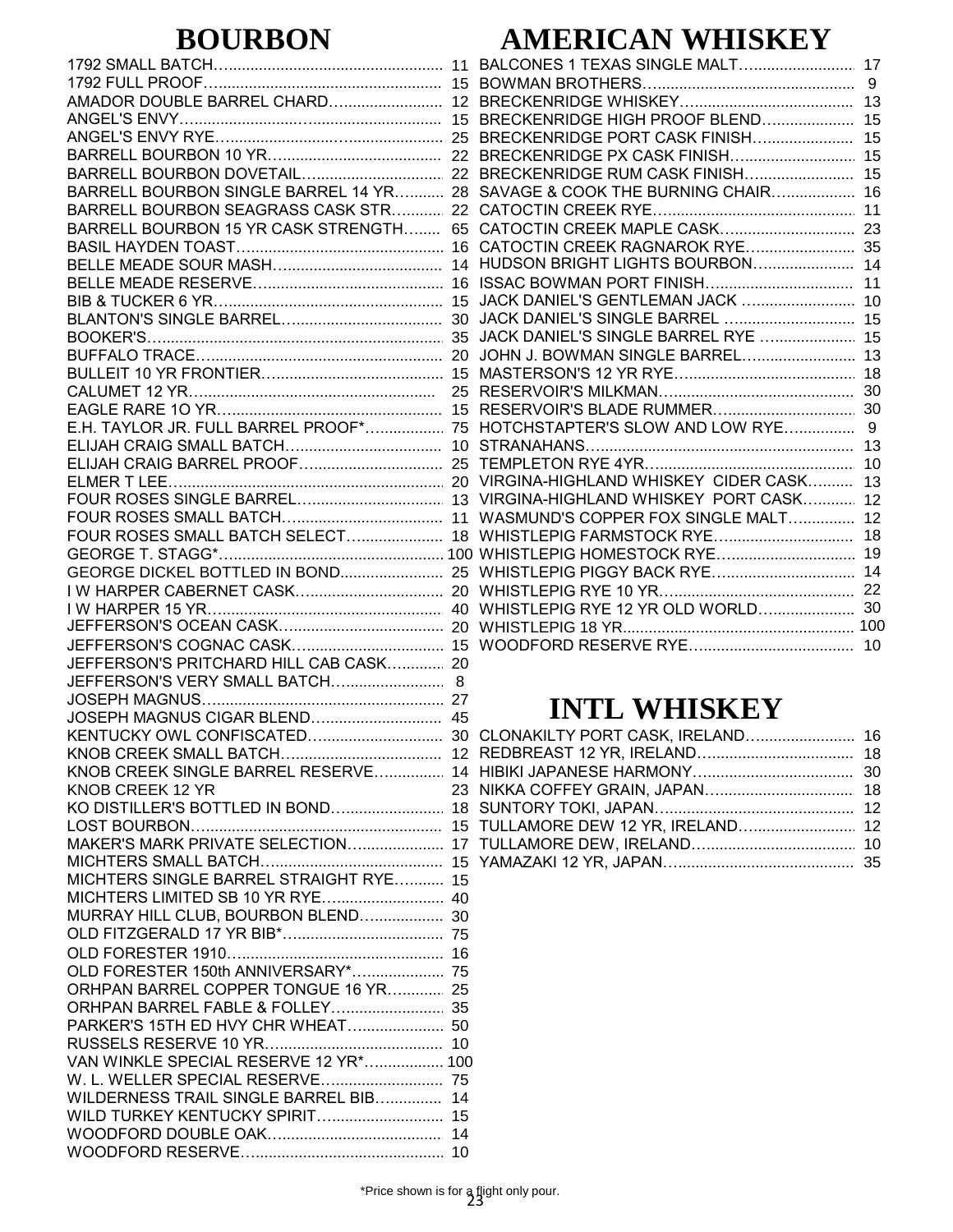## **SCOTCH**

| 20  |
|-----|
| 20  |
|     |
| 22  |
| 18  |
| 36  |
| 60  |
| 18  |
| 80  |
| 65  |
| 14  |
| 15  |
| 50  |
| 20  |
| 32  |
| 11  |
| 18  |
| 14  |
| 45  |
|     |
| 12  |
| 50  |
| 50  |
| 50  |
| 16  |
| 18  |
| 20  |
| 30  |
| 450 |
| 21  |
| 40  |
| 25  |
| 16  |
| 40  |